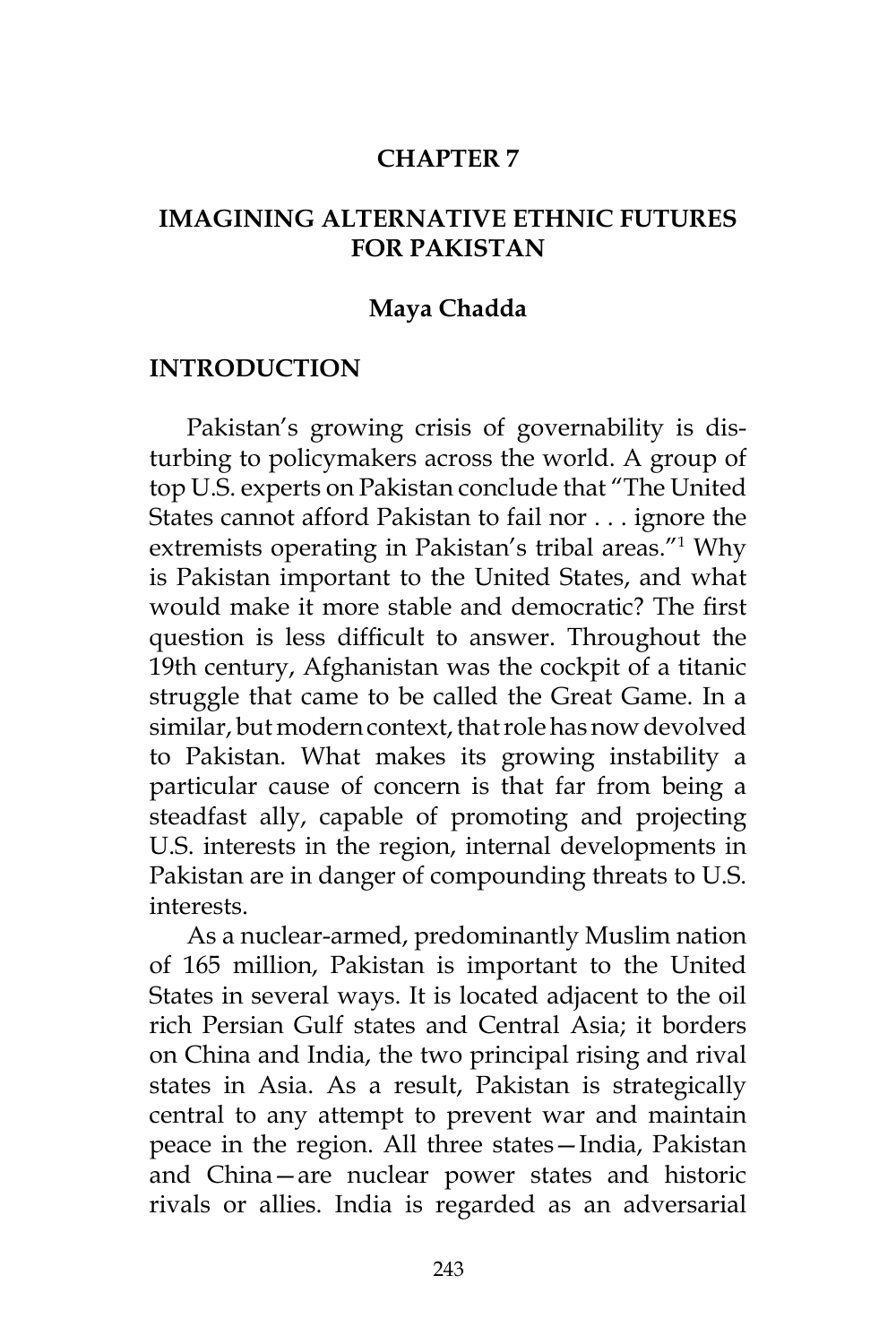state by both Pakistan and China, while China has built close security ties with Pakistan. At the same time, it is an Islamic nation with a declared interest in building a modern democracy, Pakistan can serve the United States both as a shield and as a sword; it can shield against expansion of radical Islam currently entrenched in the tribal areas between Pakistan and Afghanistan and act as a sword to eliminate their presence from the region. Should Pakistan become a successful democracy it would serve as an exemplar to the Islamic world in its own ideological battles.

However, Pakistan has had trouble establishing stability let alone a democracy over the past 65 years of its history. Military dictators have ruled the country close to 50 percent of the time.<sup>2</sup> The remaining years have witnessed populist leaders backed by cults of personality attempting to establish a party system but with little success given the way that the military has spread its tentacles throughout Pakistani society and permeated its institutions. Preoccupied with political survival, Pakistan's civilian leaders have paid little attention to reforms that could have prevented the state's slide towards failure. Even a cursory glance at Pakistan's history shows how it has lurched from one political crisis to another. The first decade of uncertain bureaucratic democracy ended in a military takeover in 1958 by General Ayub Khan, whose rule lasted for the next 10 years. Since then the army has, in a sense, never been out of power. Pakistan has slipped in and out of military rule three more times. It has been ruled directly by the military for 22 of the following 40 years, and even in the interregnums, civilian governments have only survived so long as the military acquiesced.

In retrospect, the 11 years of military rule from 1977 to 1988 under General Zia-ul-Haq was the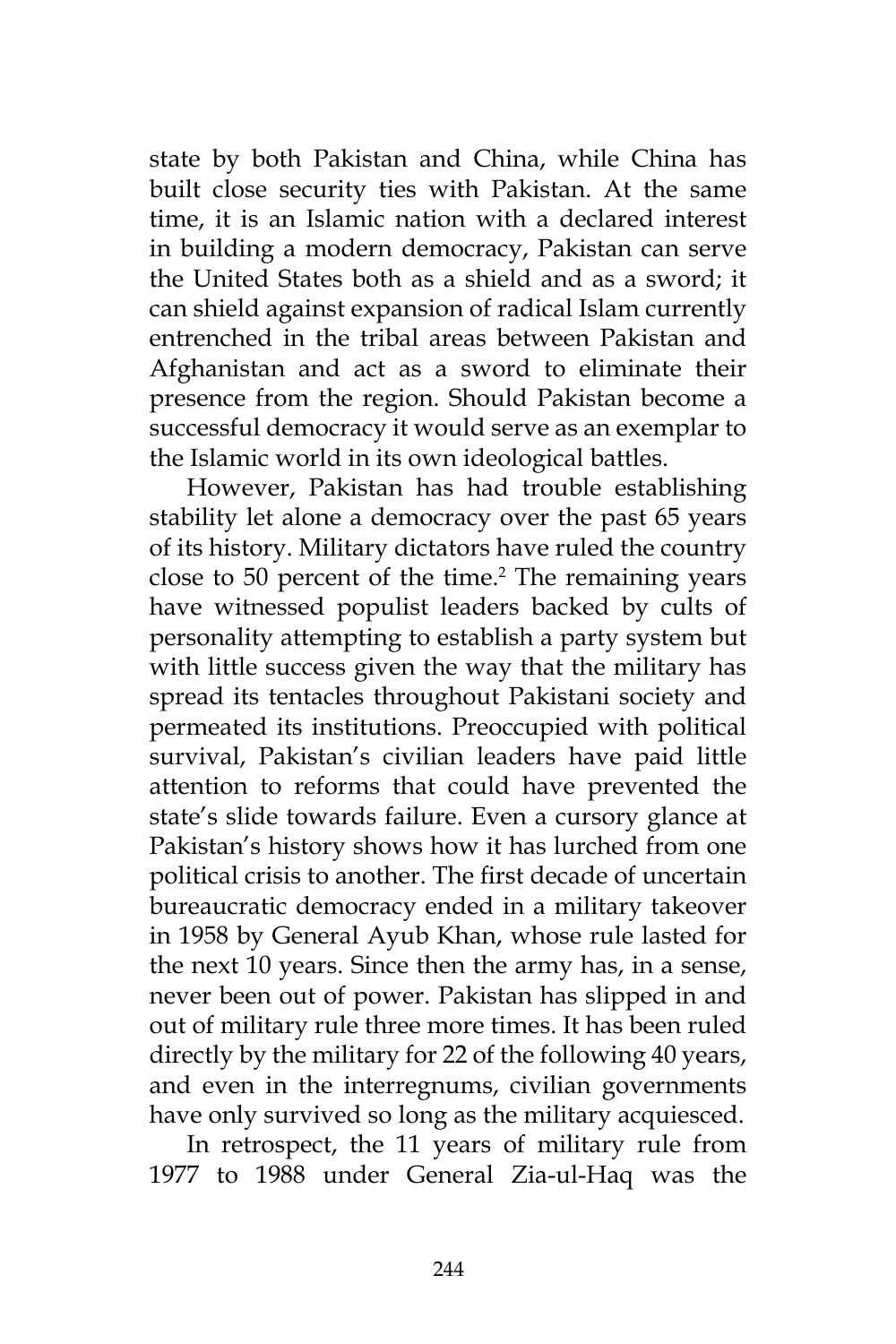beginning of Pakistan's steady slide into Islamization. Zia maneuvered and revived a strategic alliance with the United States in which Pakistan agreed to serve as a conduit to Afghan Mujahedin fighting the Soviets forces. In return, the United States agreed to provide Pakistan with military assistance and turn a blind eye to its acquisition of nuclear technology, although officially the United States insisted on a policy of nonproliferation. In fact, the adventurous policy of cross border infiltration to foment rebellion in Indian Kashmir originated in the Zia years. To gain popular support for his illegitimate rule, Zia turned to the mullahs and Islamic leaders while Pakistan's civilian political leaders and parties were banned. The subsequent 10 years of uncertain democracy can be characterized as a period of diarchy, indirect rule by the military behind the façade of civilian rule and elections. Not one elected government was able to complete its term in office during those 10 years.<sup>3</sup>

The era of democratic experiment ended in war and a coup in 1999 by General Pervez Musharraf who dismissed Prime Minister Nawaz Sharif and arrested him on charges of corruption and mismanagement. These charge sheets were trotted out every time the Pakistani military decided to stage a coup and take over power and had become something of a template for takeover.

The year 2008 saw yet another transition from military rule to an uncertain coalition government, this time from General Musharraf to President Asif Ali Zardari and Prime Minister Yousuf Reza Gilani. But the new elected government must manage a Pakistan that is weakened by economic crisis, political discontent, and radical Islamists spreading violence and terror.<sup>4</sup>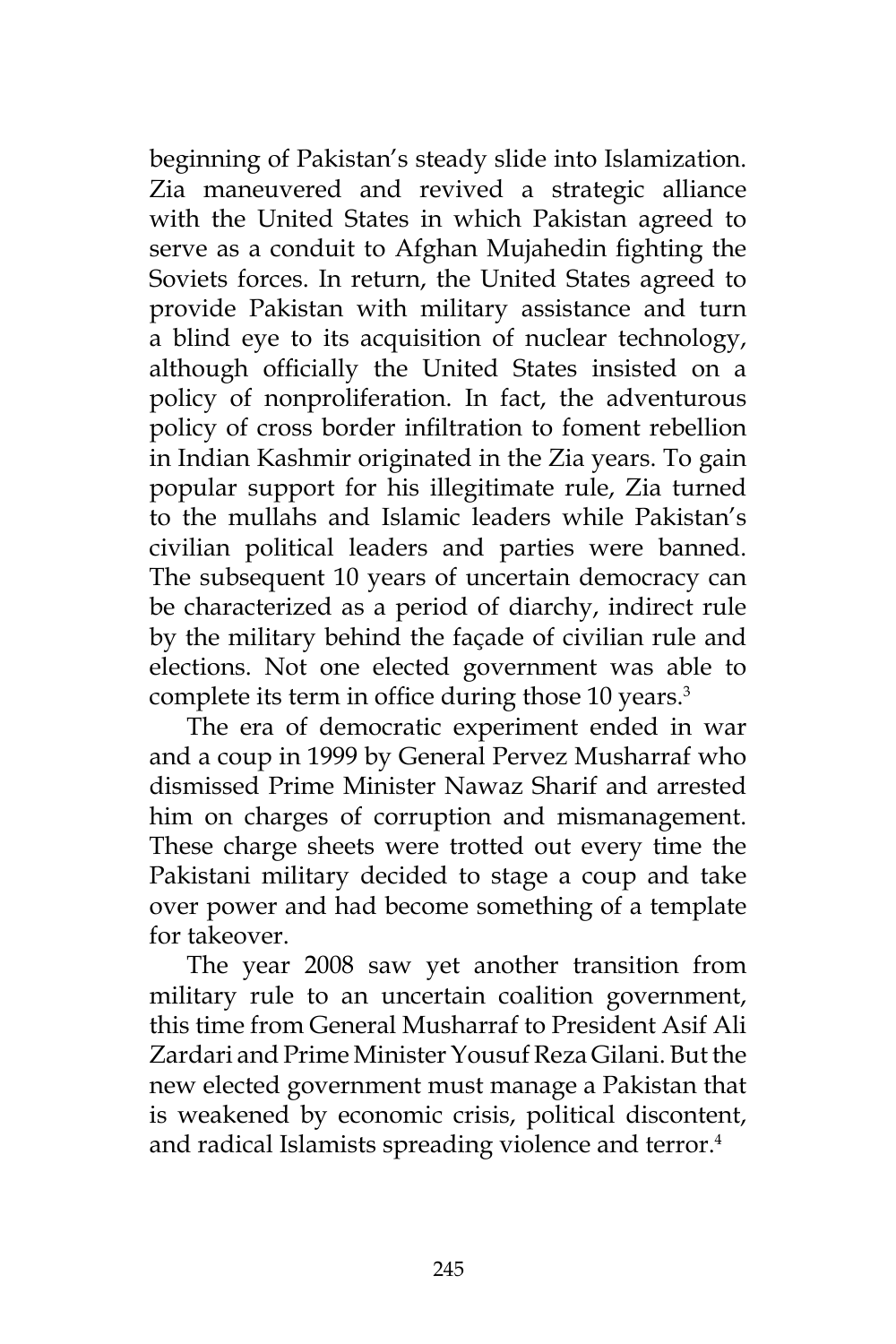## **PERSPECTIVES ON PAKISTAN: THE DEBATE**

Pakistan began life with all the disadvantages of a newly born state. In sharp contrast to India, its lack of a preexisting state structure is the main reason why it succumbed repeatedly to military rule. The areas that were pulled together as Pakistan in 1947 had powerful local ethnic parties, such as the Awami League in East Pakistan and Khudai Khidmatgars in North West Frontier Provinces (NFWP). These parties consented to join Pakistan in the 1940s, largely because M. A. Jinnah, the leader of the Muslim league and founder of Pakistan, promised them self-rule and political autonomy. However, the *idea* of Pakistan as a homeland for the Muslims of the subcontinent had little space in it for ethnic and cultural diversity. The nationalist narrative of Pakistan was forged on the anvil of Islam.

The geographical anomaly of a single nation composed of two halves divided by the entire body of India only heightened the pressure on the early leaders to deemphasize its cultural and linguistic diversity. A geographically divided Pakistan could not become a democracy unless it accepted the possibility of electoral advantage going to its more populous eastern wing. This proved too much for the West Pakistan based military-feudal elite to swallow.

Despite the turbulence caused by repeated military coups, the surgical dissection of the country in 1971, and the temporary loss of U.S. interest in South Asia after the Vietnam War, every Pakistani government adhered firmly to two principles of foreign policy: strong security ties with the United States, and an enduring conflict with India. Conflict with India was inevitable because of the way the partition had occurred in 1947, unleashing a communal holocaust and leading to war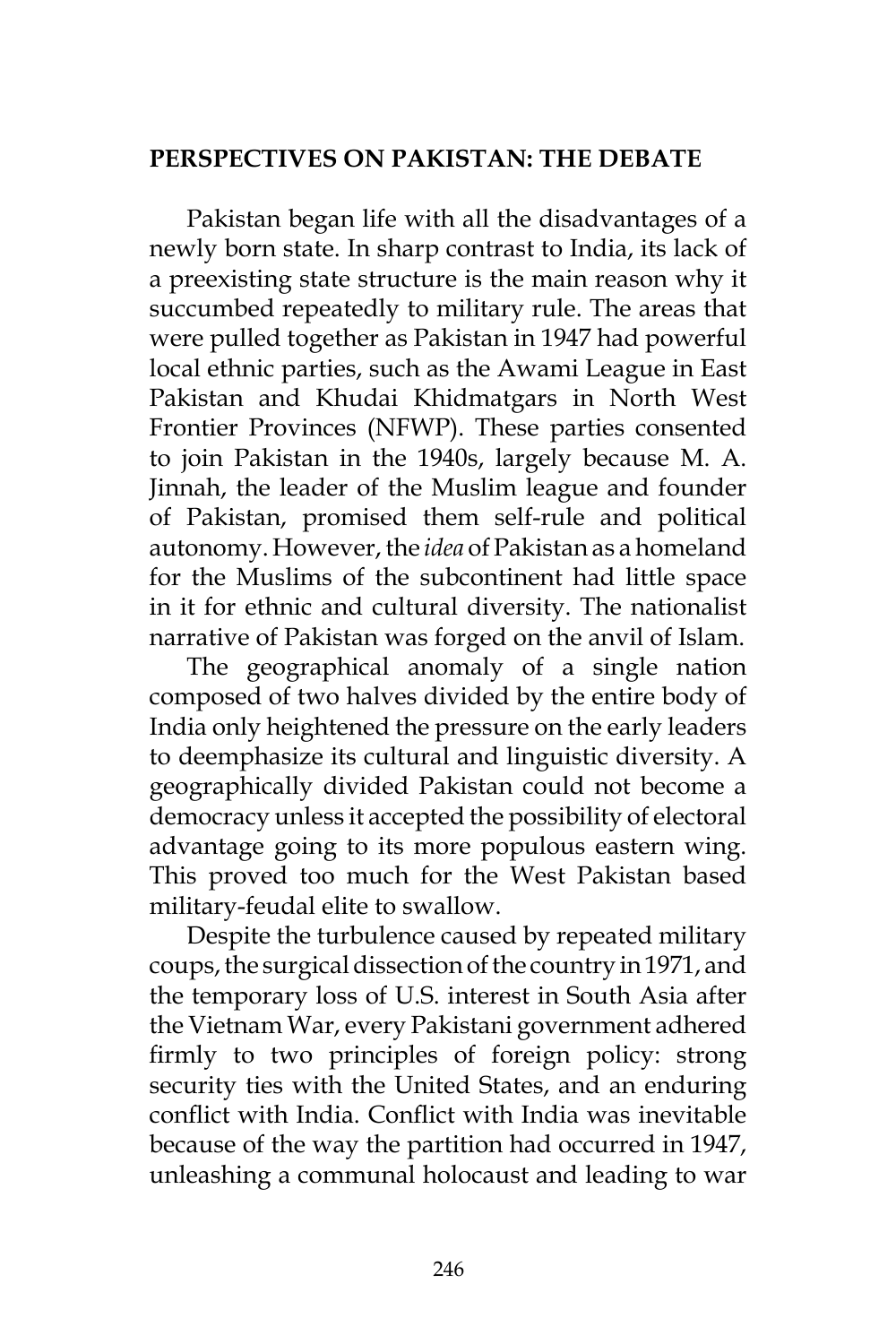between India and Pakistan over Kashmir. Each of these relationships contributed to the ascent of the military to power in Pakistan. A hostile India justified putting the armed forces in charge; alliance with the United States helped Pakistan defend against the larger India. But this strategy came at huge domestic costs because swollen military budgets preempted expenditure on social development, particularly education and health.

It is against this complex intertwining of domestic and international forces that we need to imagine an alternative ethnic future for Pakistan. What would make it more stable? What would lead to a consolidation of democracy in Pakistan? There is no consensus among observers in the United States on how this can be achieved. One view advocates a firm adherence to the conventional road of free and fair elections. It believes that this will guarantee the inclusion of all sections of society and facilitate the emergence of a stable polity. A second view is that political institutions need to be strengthened first, through a reform of the political parties as well as the legal and constitutional framework of the state. The conclusion is that only then will free elections yield the desired results. More communityoriented observers stress education, health, and transparency and consider advances in these to be a necessary precondition for the emergence of a stable democracy. There is thus no clear consensus on where to start and how to proceed.<sup>5</sup>

In the United States this debate is understandably focused on rolling back the advancing Taliban groups that are now entrenched in the Federally Administered Tribal Areas (FATA) and the North West Frontier Province (NWFP).<sup>6</sup> Under U.S. pressure, Pakistan's government abandoned the strategy of negotiating with some factions of the Taliban, provided they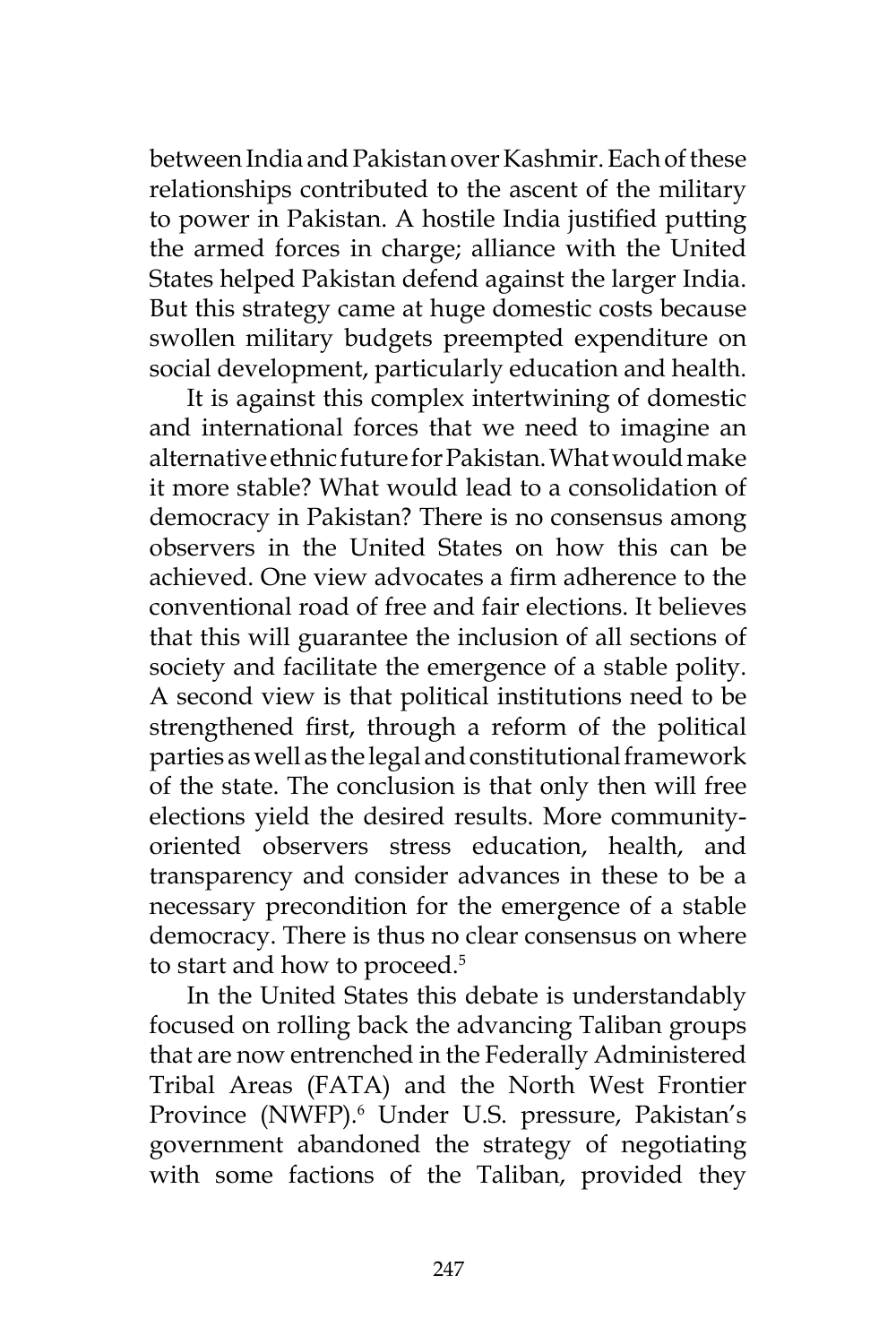gave up arms and accepted the suzerainty of the government in Islamabad. General Musharraf had strongly supported the deal and the later leader of the opposition in Pakistan's Parliament, Nawaz Sharif and Prime Minister Gilani also thought it to be a prudent strategy. The idea was to use a carrot and stick approach to divide the Taliban and regain control of the FATA. General Musharraf was convinced that the FATA areas had to be incorporated into Pakistan, but this meant changing its current status and turning it into another province of Pakistan. As a result, the deal was to be an interim arrangement.

But the idea of a deal with the radical Taliban was deeply disturbing to the U.S. Government. It smacked of appeasement and weakness; it also institutionalized the territorial gains made by the Taliban. This was not acceptable to the United States largely because it undermined its goal of weakening the Afghan Taliban and stabilizing the Afghan government under a non-Taliban rule.

Many in the United States argued that the Taliban had a larger agenda and allowing them to gain legitimacy would threaten Pakistan while undermining in the interim U.S. efforts at strengthening the Karzai government in Kabul. The short-term U.S. objective was to help Pakistan's military eliminate the Taliban, but strengthening the Pakistani army created serious problems for all future civilian governments. And many in the policy circles close to both the Clinton and Bush administrations had argued that in the ultimate analysis, the only effective answer to Islamic radicalization was a stable and democratic Pakistan. But how could the United States promote democracy while supporting the military in Pakistan? The U.S. strategy of backing the military had produced only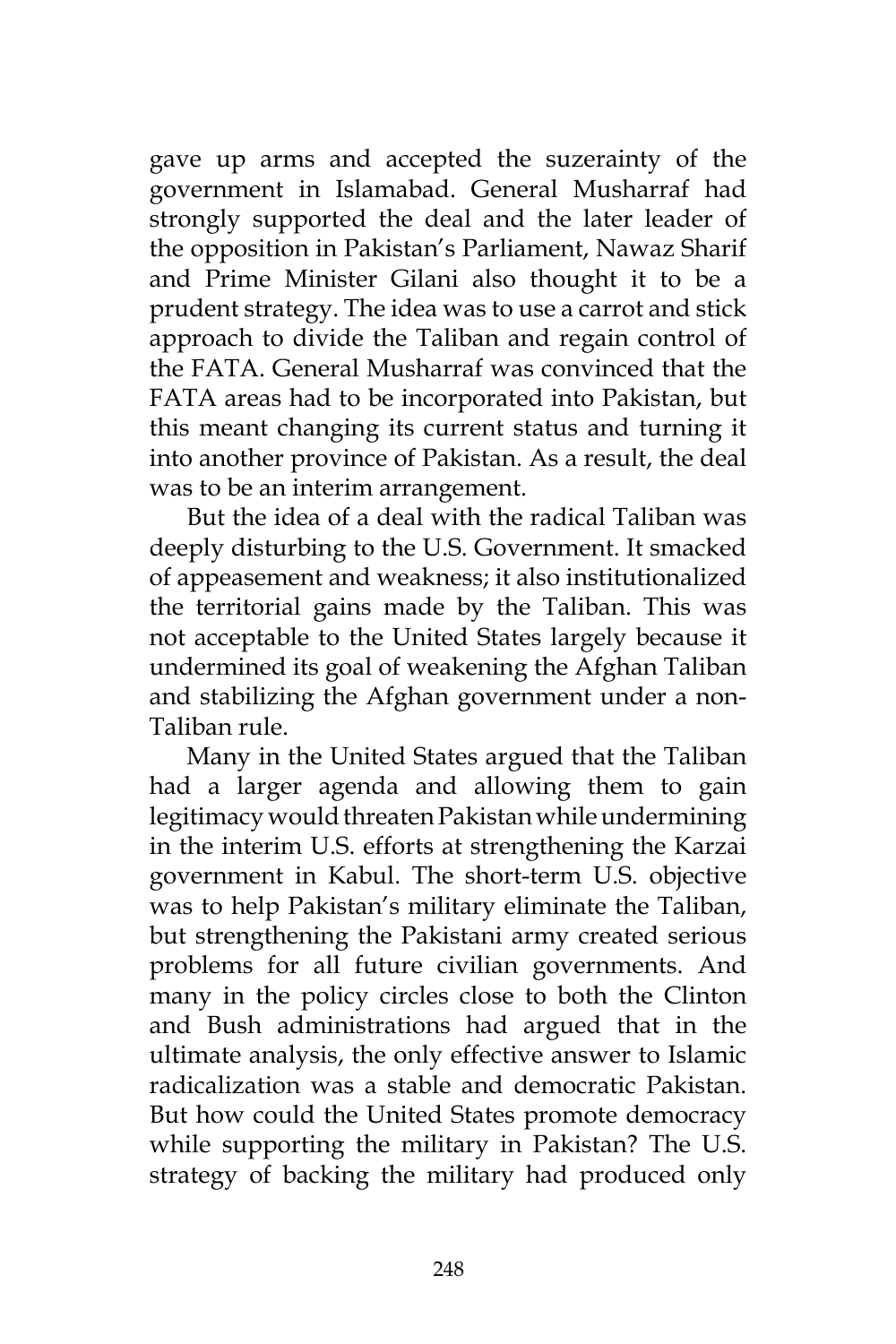aborted democracy in Pakistan. It was unlikely to succeed this time around. Neither the objectives of democracy nor the narrow focus on the U.S. war on terrorism tells us how Pakistan can build a stable state as a first step towards democracy.

This chapter seeks to explore ways in which this objective can be achieved despite the political constraints under which any Pakistani government has to operate. I argue that democracy is not a panacea for instability, at least not in the short run. Democratic competition can exacerbate conflict, and, while democracy ought to be the goal, ethnic reconciliation and conflict management capacity are more important as first steps towards that goal. This interim course of action does not need a full-fledged democracy to be in place. Pakistan has possessed a partial and rather unsuccessful federal system since at least 1973, although its record of accommodating its nationalities has been dismal. Integrating these in an enduring way is an existential imperative for a stable Pakistan. If the United States is interested in Pakistan's stability, then it needs to help Pakistan find a formula to forge a new ethnic bargain that will revive its federal mandate.

Pakistan is not alone in having to balance ethnic and regional influences against the need to unify; nor is it the only country in South Asia to fear disintegration because of ethnic overlap, religious fundamentalism, civil strife, and disputed borders. In all these respects, countries in South Asia share Pakistan's problems: One is an ethnocracy (Sri Lanka), two are partial and episodic democracies (Bangladesh, Nepal), while one is a fully-fledged but still flawed democracy (India). South Asia provides a valuable context to imagine an alternative future for Pakistan. This context suggests that, short of a fully functioning and vibrant democracy,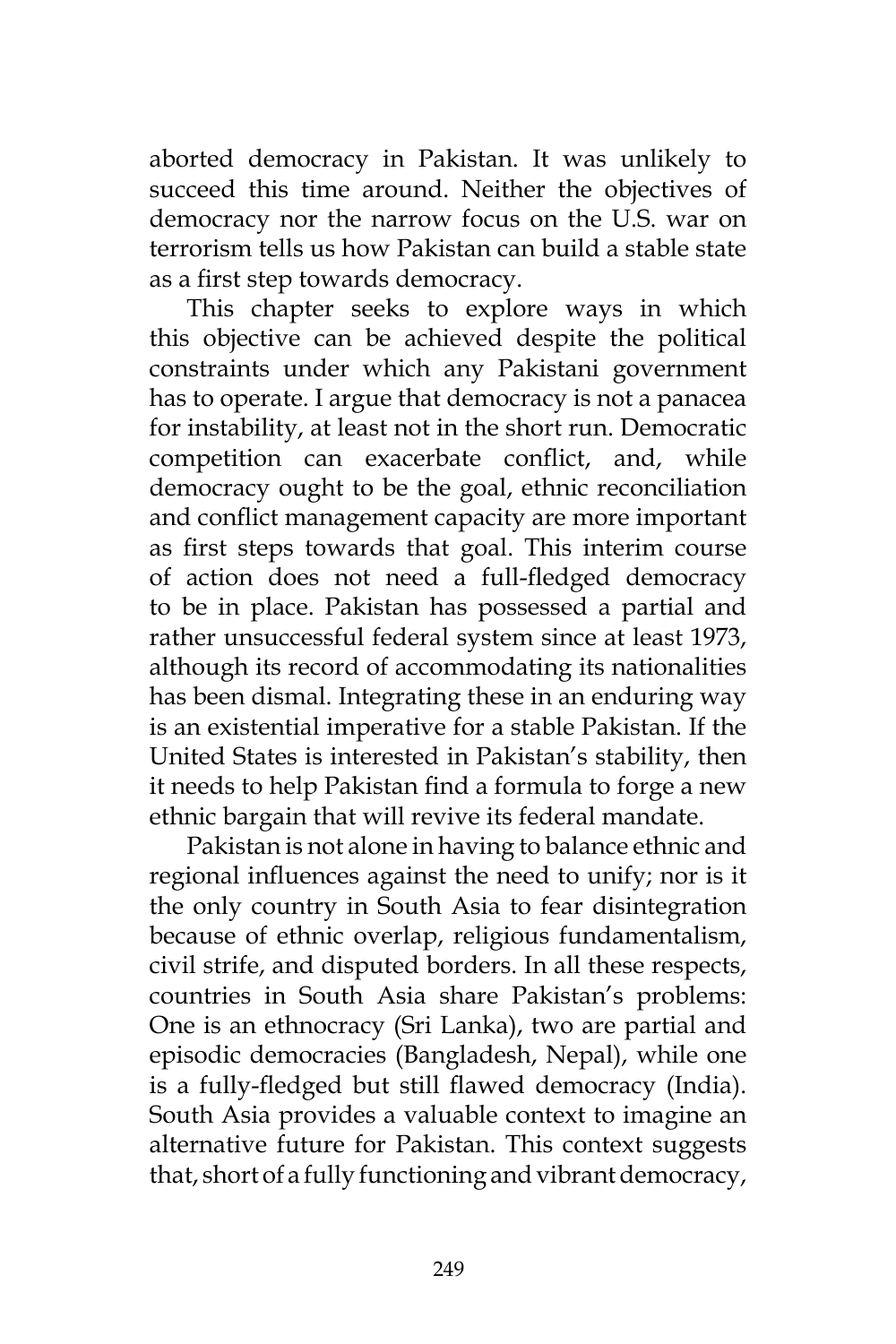a revitalized power-sharing agreement between the central Pakistani state and its parts can be a viable path to stability.

# **NATURE OF VIOLENCE AND CONFLICT IN PAKISTAN**

Ethnically and linguistically, Pakistan, like neighboring India, is one of the most heterogeneous countries in the world. At its inception, Pakistan was made up of five large distinctive nationalities, Bengalis in East Pakistan and Sindhis, Punjabis, Pushtuns, and Balochis in West Pakistan. There was a sixth large group, but it had no territorial base: the Muhajirs, who had migrated to the newly created Pakistan and settled largely in Punjab and Sindh. Leaders of Pakistan presumed that Islam would hold the fragile union together, but support for the idea of a separate nation of Pakistan had been tepid among the Baloch, Pushtuns, Sindhis, and even to some extent among the Punajbi Muslims, until weeks before the partition. These ethnic communities had agreed to join Pakistan on the promise of a large degree of autonomy and selfrule. But Pakistan's post-independence history belied these hopes, and produced instead a serious imbalance between ethnic nationalities and the central state.

Pakistani leaders shared a common fear in the early years of independence that granting concessions to ethnic nationalities might spiral into separatism. Exhorting his countrymen, M. A. Jinnah, Pakistan's founding father had said, "You have carved out a territory, a vast territory. It is all [yours]; it does not belong to a Punjabi, or a Sindhi, or a Pathan or a Bengali. It is all yours." Therefore, "If you want to build yourself up into a nation," he said, "for God's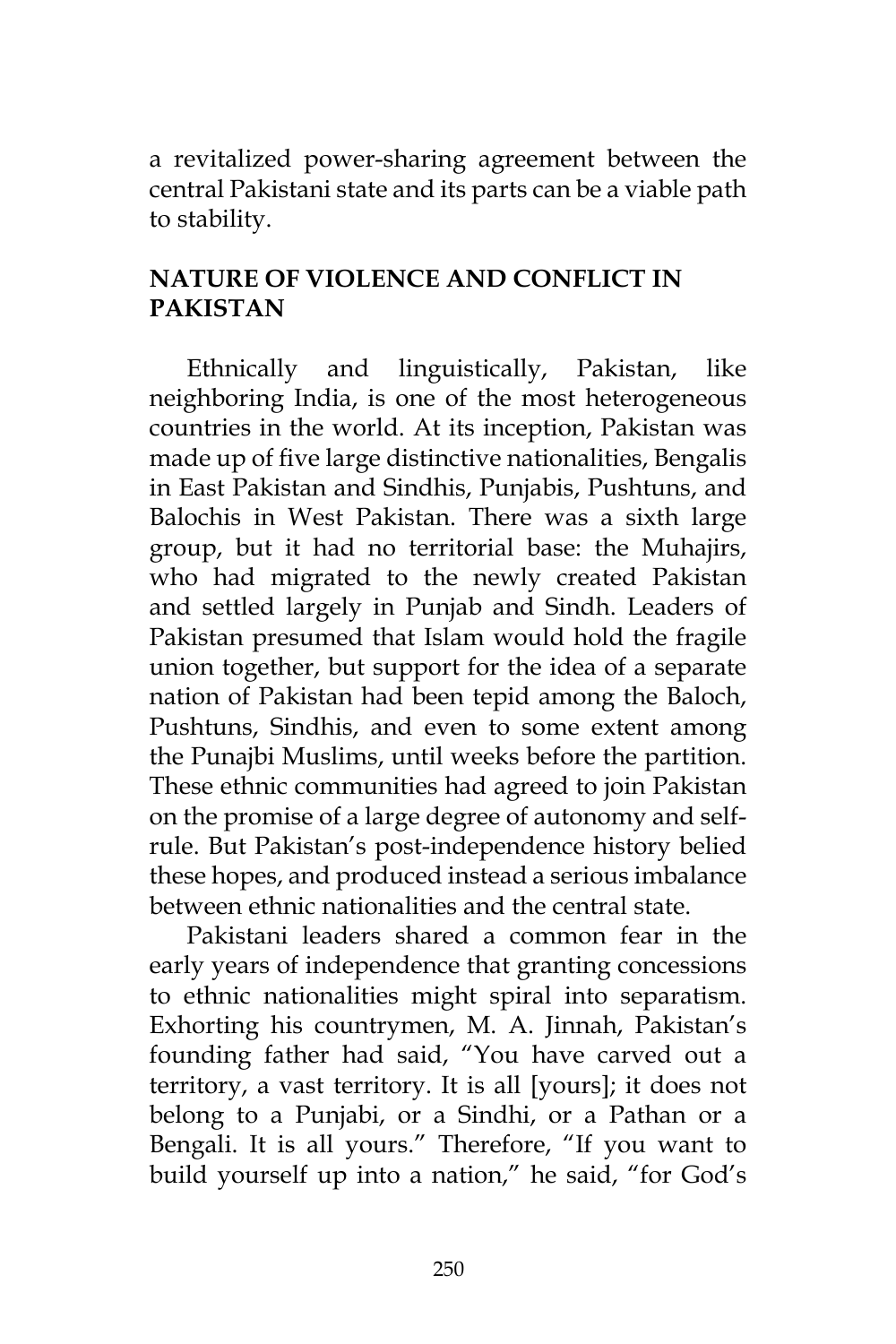sake, give up this provincialism."7 And although India was committed to creating a federal structure from the very beginning, India's first Prime Minster, Jawaharlal Nehru, had voiced strong misgivings about provincialism and railed against it in the early 1950s.

Nehru and Jinnah had good reason to fear provincialism. No state can be formed without some concentration of power at the center, and the power has to be exercised most decisively at the very beginning of nation-building.<sup>8</sup> Progressive consolidation, however, requires an institutionalization of the means to circulate and share power. Democracy, or at the very least, negotiated power sharing are the only ways to ensure that this takes place.

Neither development had occurred in Pakistan. India offers an interesting contrast. "In India, federalism was the mechanism to accommodate great linguistic heterogeneity, creating multiple identities. But the elite of Pakistan viewed regional and linguistic identities as inherently dangerous and as undermining the 'nation project'. The adoption of Urdu as the state language was an indication of interregional identity projected by the center."9

While Pakistani leaders feared power-sharing, the denial of autonomy was precisely what led to the breakup of East from West Pakistan in 1971. The loss of Bengali-dominated East Pakistan, however, made accommodation with ethnic identities more, and not less, urgent. The Bengali majority in undivided Pakistan had counterbalanced the Punjabi majority in West Pakistan to give the other ethnic groups the political space to assert themselves. The secession of East Pakistan therefore triggered powerful movements for provincial autonomy for a Sindhu Desh, an independent Balochistan, a NWFP tied to Afghanistan,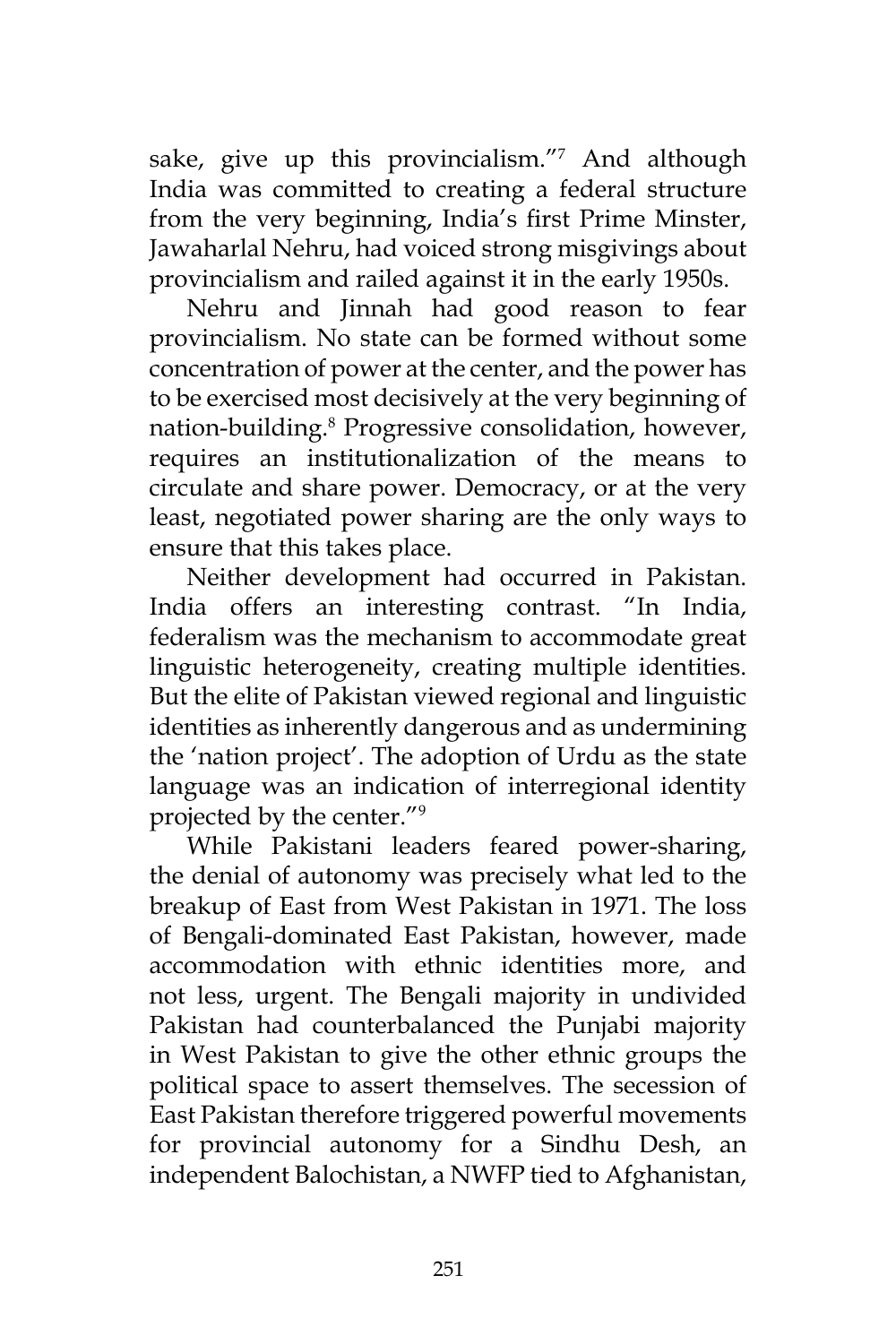and even a Mohajir state that aspired to turn Karachi into another Singapore. What complicated matters even more was the injection of Islamist ideology into FATA and northern Balochistan after 1990.

Why did these grievances eventually morph into a violent movement against the state of Pakistan? In addition to denial of autonomy, two other factors were responsible: the preponderance of Punjabis, not only in numbers but also in wealth and power within the army; and the repeated military takeovers of Pakistan's government after 1971. Together these three conditions destroyed the political channels that might have established a new more equitable balance between Pakistan's ethnic nationalities and its central state.

## **THE DESTINY OF CONSTITUTIONAL PROVISIONS TO PROVINCIAL AUTONOMY**

If Pakistan did not become a democracy, it was not for want of trying. Between 1947 and 1956, there had been no constitutional representation in the newly created Pakistan. The constitutional crisis that developed during the existence of the first Constituent Assembly strengthened the role of central institutions the bureaucracy and army—at the expense of regional parties in the provinces. The 1956 constitution and the governments it created were short-lived and gave way to political chaos. Acutely conscious of its weakness in comparison to the well-led larger India, Pakistan's elite opted for military rule to jettison democracy. The unsuccessful conclusion of the first war with India in 1948 had already frozen the Indo-Pakistan frontier into a hostile border. By 1956, the Cold War was jelling into military alliances led by the United States and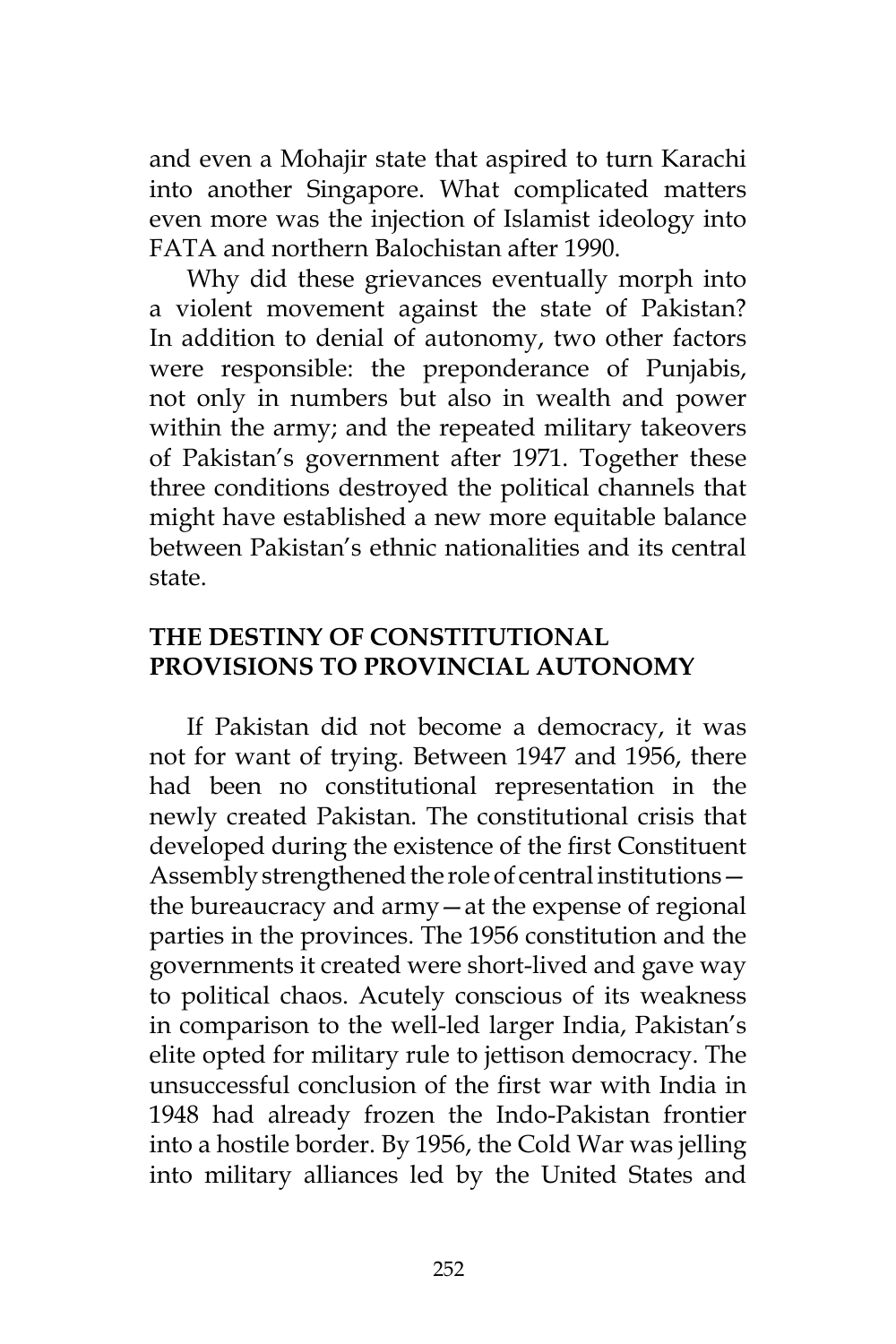Soviet Union. It is in this context that General Ayub Khan decided to assume control in 1958, suspend the constitution, and link the course of Pakistan's foreign policy to U.S. containment objectives.

President Ayub ruled the country with an iron fist and ignored the demands of Pakistan's ethnic nationalities. Instead, he strengthened the role of the bureaucracy and military within a new constitutional set up that transformed Pakistan into two administrative units, West and East Pakistan. The purpose was to balance the Bengali-dominated East Pakistan and to deny the latter power proportionate to its numerical majority. But it also had the unfortunate side effect of forcing the merger of all ethnic nationalities in the west—the Baloch, Pushtun, Punjabi, Sindhi and Muhajirs — into a single unit. $10$ 

The single unit plan (meant to establish a parity between the two halves of Pakistan) was the starting point of all of Pakistan's subsequent problems, and indeed of its drift towards Islamism in the 1980s. It sowed the seeds of secession in East Pakistan. It also effectively disenfranchised the Sindhis, the Balochis, and to a lesser extent the Pushtuns. The years between 1969 and 1972 were chaotic and violent. Ayub Khan's fall from power led to the first authentic elections, but these resulted in a majority for the Awami League party of East Pakistan. Unable to tolerate the prospect of an East Bengali prime minister, General Yahya Khan staged a preemptive coup that settled the fate of Pakistan's democracy for the second time since its birth. What followed was a civil war, intervention by the Indian army, Pakistan's defeat, and the secession of East from West Pakistan. Since the military had been discredited, political parties, particularly the Pakistan People's Party (PPP), emerged as the alternative. Prime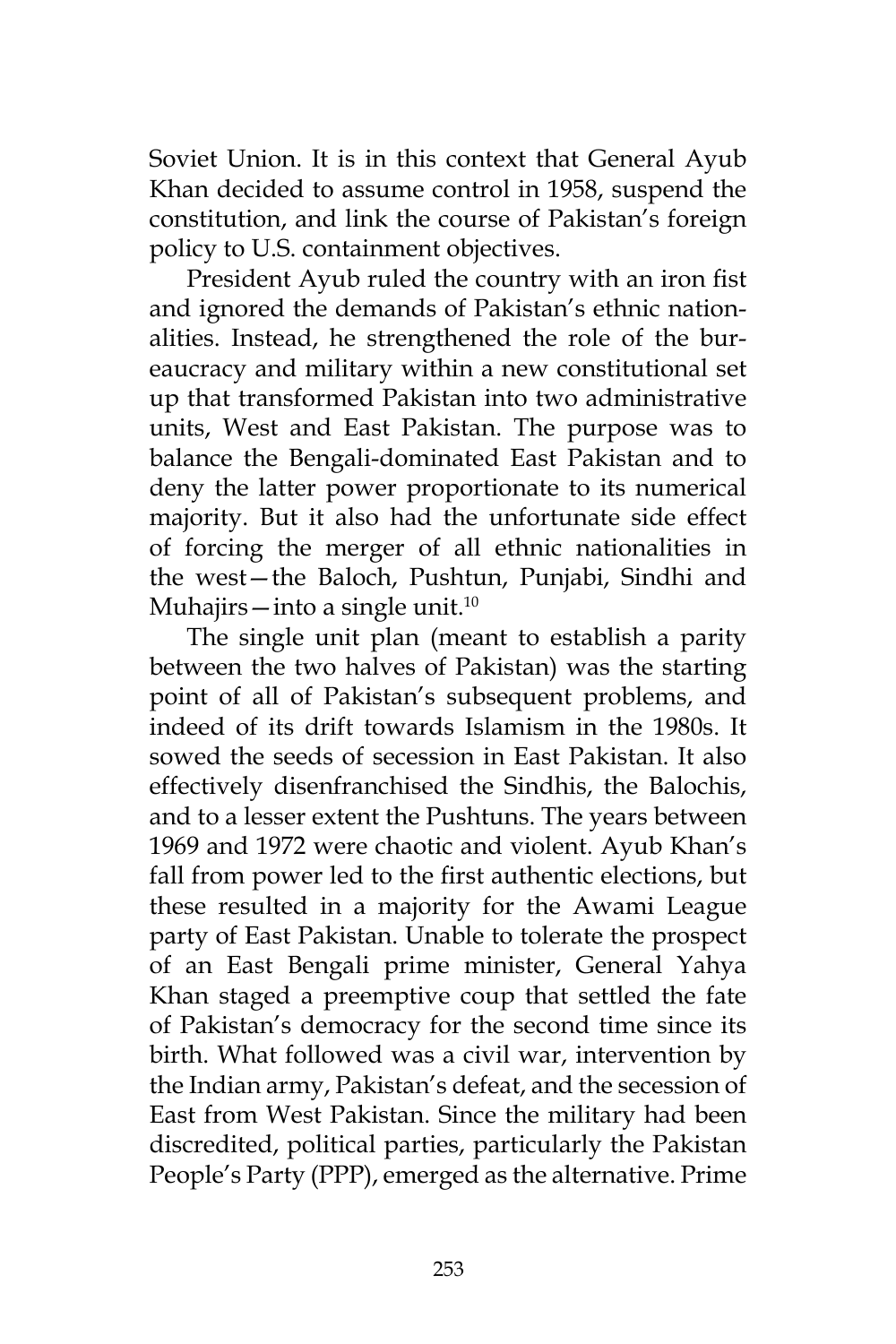Minister Bhutto gave Pakistan its third constitution. This constitution has been in abeyance for much of the last 3 decades, but it subsequently became the basis for constitutional modifications. These occurred largely in response to the shifts in the balance of power between the military and civilian leadership in Pakistan. The 1973 constitution repealed the One-Unit Plan (returning West Pakistan to the original four provinces and tribal areas) and put in place provisions for regional autonomy within a federal state. Its adoption was tantamount to an admission that ethnic accommodation was an existential imperative for Pakistan.

The 1973 constitution, framed in the aftermath of Bangladesh's secession, formally restored the principle of federalism, redefining the term as maximum provincial autonomy. The residual powers were vested in the Provincial Assemblies, and for the first time a bicameral legislature was elected. The Senate was elected for 4 years on a basis of regional parity. The provinces, Punjab, Sindh, NWFP and Balochistan were to elect 14 members each for 4 years and half of the members retired after 2 years.<sup>11</sup> The 1973 constitution contained two lists: Federal and Concurrent. The Federal list comprised two parts. Part I contained items over which only the Parliament could legislate, encompassing 67 subjects. Either the Federal and Provincial governments could legislate over the items in the Concurrent List; however, in case of conflict over the exercise of power, the central government's right prevailed (article 143).

The 1973 constitution created a federal structure, but it did so in the absence of any genuine understanding, or indeed respect, for the federal principle. While it devolved a large share of legislative power on the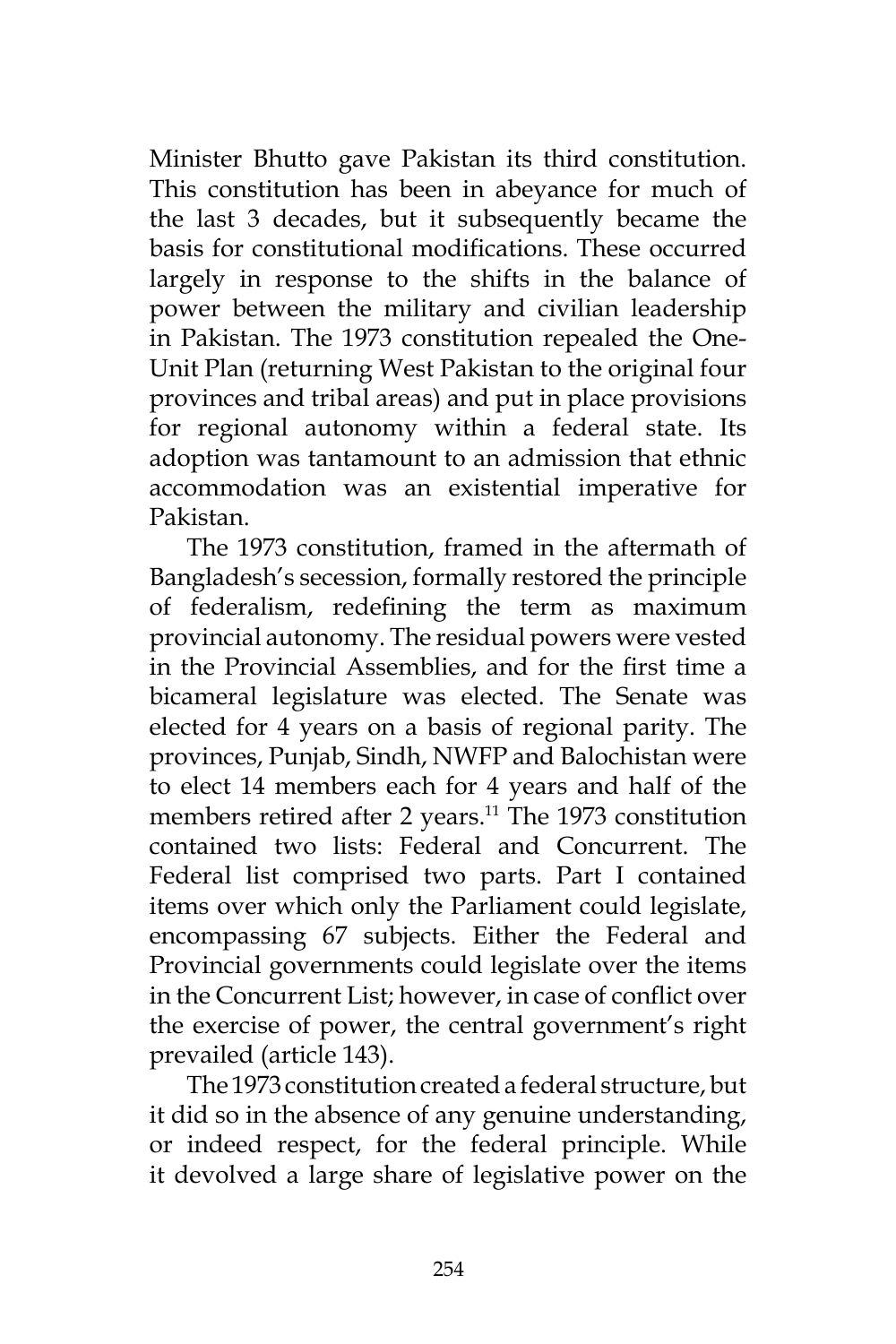provinces, Prime Minister Bhutto remained deeply reluctant to devolve power to the provinces. This became evident in his treatment of Baloch nationalism.

The weaknesses of the One-Unit Plan had been exposed by events in Balochistan even before the secession of Bangladesh. In an effort to curb the growing secessionism there, General Yahya Khan had granted Balochistan the status of a separate province in 1970. But in the aftermath of Pakistan's breakup, fearful that Balochistan would go the same way, Zulfiqar Ali Bhutto, operating as interim President under an interim constitution, dissolved Balochistan's coalition government led by Attaullah Mengal on February 15, 1973. When the National Awami Party (NAP) and Jammat-Ulemma–Islami (JUI) coalition in the NWFP resigned in protest against Bhutto's arbitrary action, he drew no lessons from it and instead banned the NAP in February 1975 and arrested its leaders under charges of conspiring against the state. They remained behind bars until 1977. As a result, throughout the Bhutto period there was no effective opposition in the National Assembly.

Federalism received a body blow when General Zia-ul-Haq engineered another military coup in 1977. For the following 8 years, the 1973 constitution went into abeyance, and federalism came to be substituted by a party-less democracy which slid rapidly toward Islamization of Pakistan's state and society. The accidental death of General Zia brought another 10 years of uncertain and unstable democracy to Pakistan, but no elected governments finished their terms during those 10 years. The military dismissed ruling coalitions led by Benazir Bhutto and Nawaz Sharif two times each on the standard charges of mismanagement and the endangerment of national security. It was clear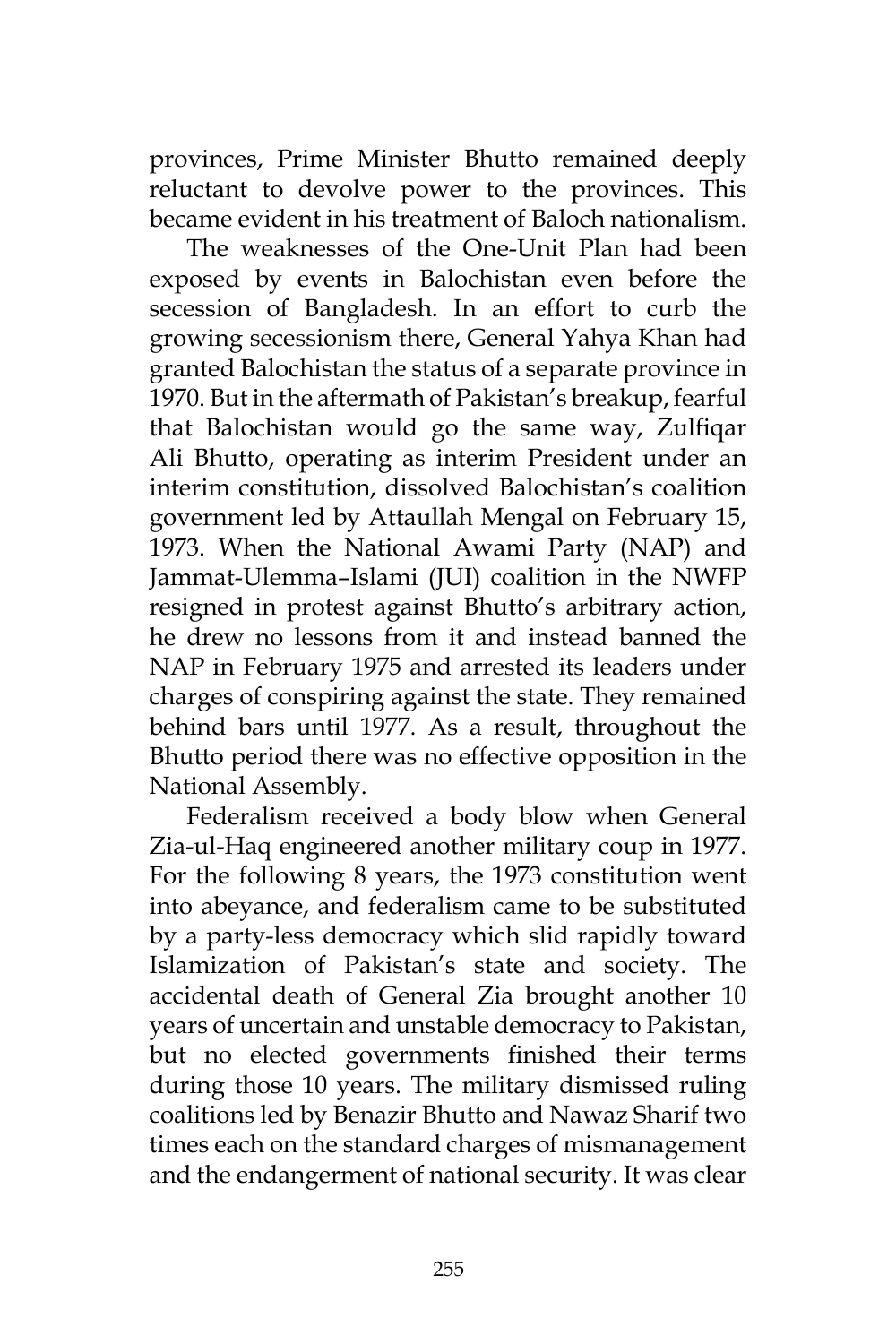that Pakistan's constitution would operate in breach and federalism would disintegrate under the force of struggle among Pakistan's political elites. Indeed this period witnessed the crass manipulation of ethnic movements through the tactics of divide and rule, cooptation, and bribery. Ethnic parties participated in the four coalition governments, but the fear of military intervention exacerbated uncertainty and let loose the very worst features of democracy in Pakistan: alliances for pecuniary and political purposes that were devoid of a larger purpose.

The only power-sharing experiments worth noting during the Zia and then the Musharraf governments were the devolution plans each had introduced. These plans came at different times in Pakistan's history but were similar in motivation, general outline, and purpose. The International Crisis Group (ICG) report on these plans points out that "The primary motivations for Zia to create local bodies was to legitimize the military government, broaden its support base beyond the military, and use the newly created and pliable local elite to undermine its political opponents."12 In essence, the local bodies provided the "civilian base of his military government, supporting it in return for economic and political benefits."13 Gradually, these local governments became a vast mechanism for extending state patronage to promilitary politicians, providing the military government with ample scope for staging favorable, nonpartisan elections. In due course, the new local elites formed the core of Zia's rubber stamp parliament, elected in nonparty national elections in 1985. But these local bodies could not assuage popular demands for participation or bestow any lasting legitimacy on the military government.<sup>14</sup>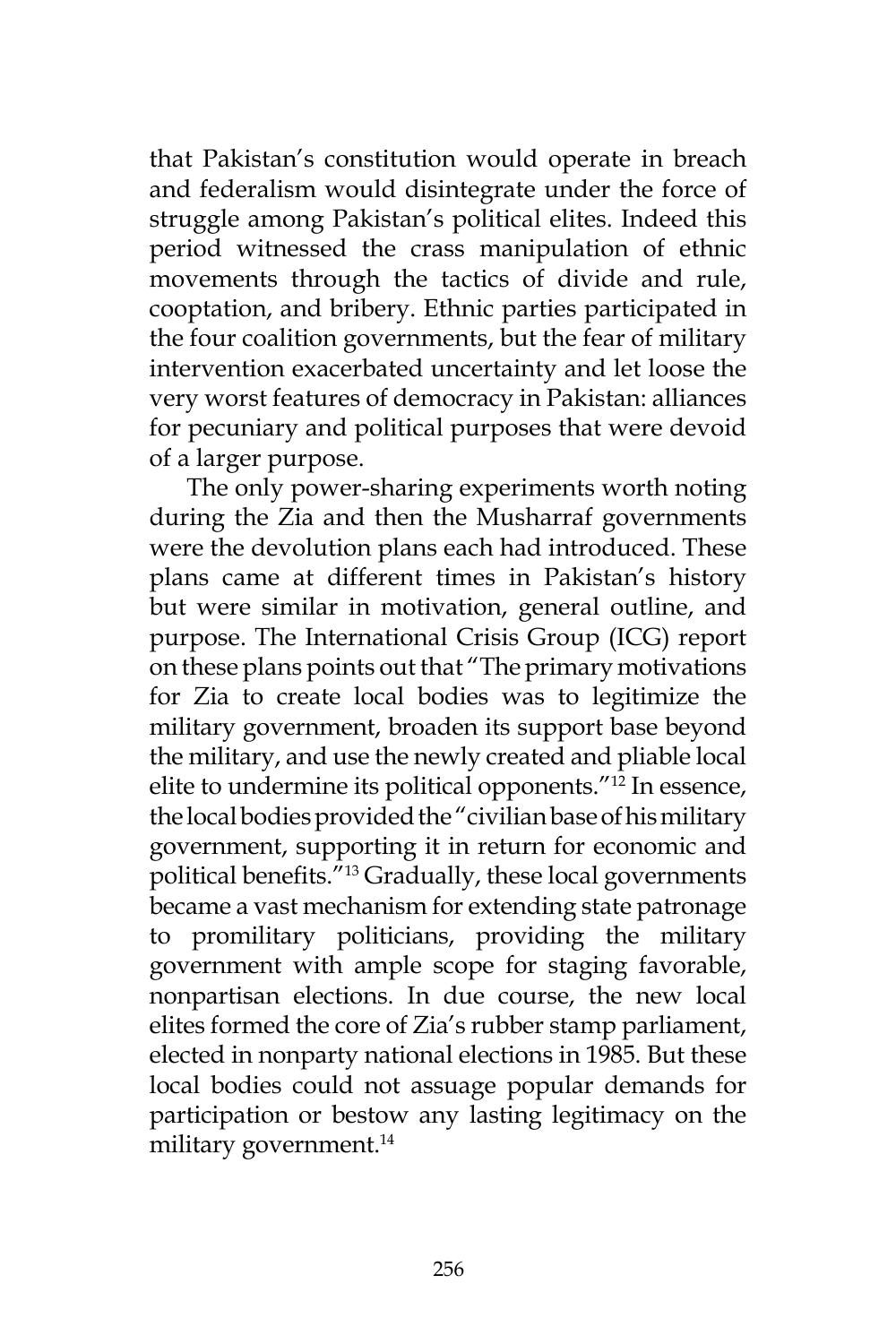The report goes on the say that "Devolution, in fact, has proved little more than a cover for further centralized control over the lower levels of government" in Musharraf's plan. The ICG report also points out:

Despite the rhetoric from Islamabad of empowerment . . . local governments have only nominal powers. Devolution from the centre directly to the local levels, moreover, negates the normal concept of decentralisation since Pakistan's principal federal units, its four provinces, have been bypassed. The misuse of local government officials during the April 2002 presidential referendum and the October 2002 general elections has left little doubt that these governments were primarily instituted to create a pliant political elite that could help root the military's power in local politics and displace its traditional civilian adversaries.15

Time and again, Pakistan was denied democracy, which could have welded the country into a coherent nation-state. It could not settle on a legal political framework that could have channeled protests and integrated its diversity into a coherent whole. Still, the absence of a legal political framework alone cannot explain why Pakistan's ethnic nationalities turned to violence and separatism. For that we need to briefly sketch a short profile of their key grievances.

## **PAKISTAN'S ETHNO-NATIONALITIES: POLITICS OF DISCORD**

### **Sindh***.*

Sindhi separatism can be traced all the way back to the group's marginalization in the creation of Pakistan in the 1940s and to the demographic changes that followed Partition. Sindhi is not only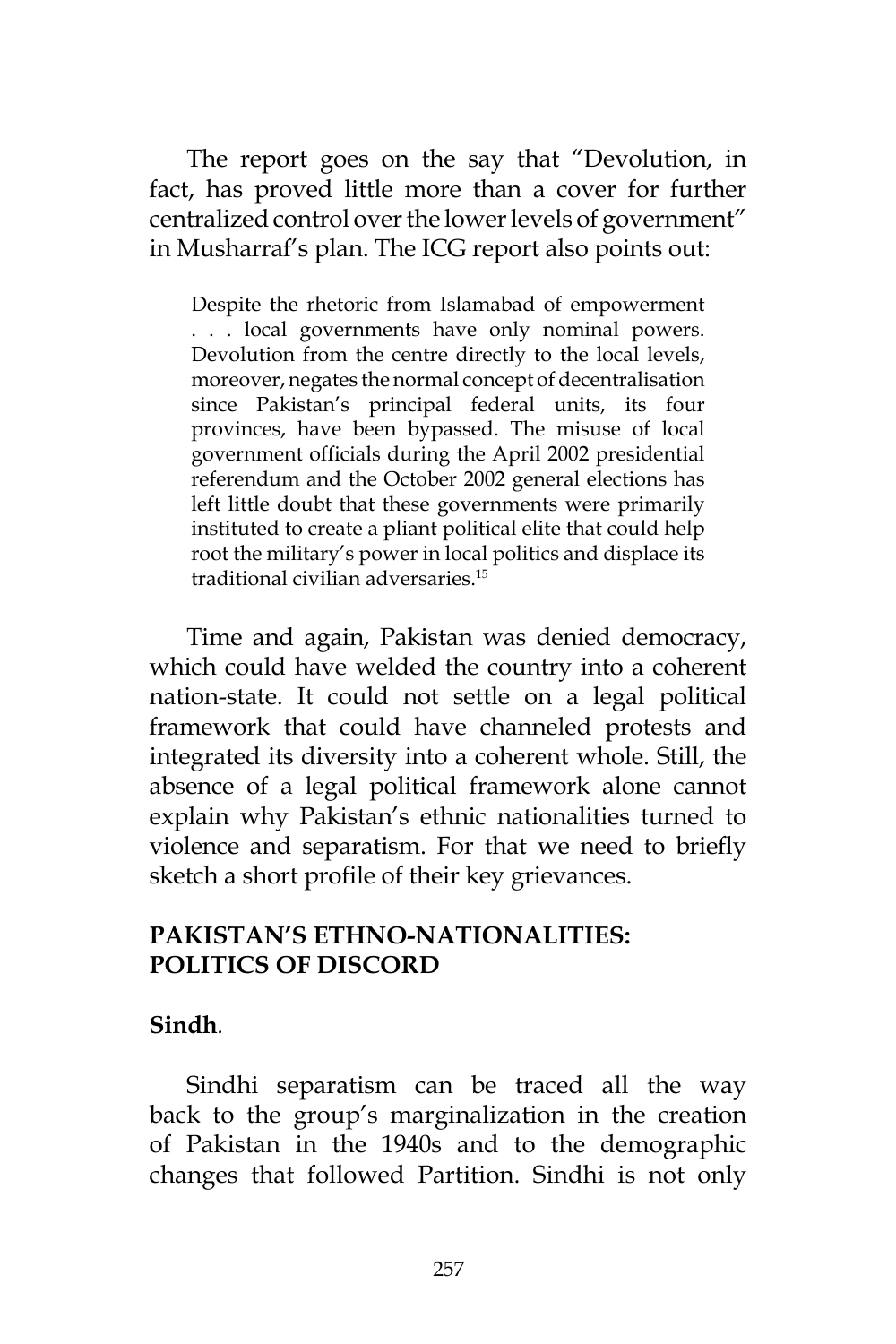a distinctly different language from Punjabi, Urdu, and Pushtu, it has a rich and long literary tradition. Partitioned Sindh, not unlike partitioned Bengal in 1947, was divided between the more modern, urban, and prosperous Hindu minority and the feudally dominated Muslim peasantry in rural Sindh. During the partition most of the Hindus migrated to India while Urdu-speaking Muslim refugees (Muhajirin) settled in Sindh, particularly Karachi. These migrants were better educated and soon entrenched themselves among Pakistan's ruling elites. In contrast, Muslim Sindhis lagged far behind with only 10 percent levels of literacy compared to 70 percent among the new comers. Wright comments:

This handicap might have been compensated politically as Sindhis still had a two-thirds majority in the province as a whole had it not been for the exigencies of national politics in the new country. During the first republic of Pakistan (1947-58) and certainly until the assassination of Prime Minister Liaquat Ali Khan in 1951, politics was dominated by the refugee leaders from northern India and Bombay, but they lacked constituencies and were consequently reluctant to hold national elections."16

The first cause of friction between the government of Sindh and the central government was the choice of Karachi as the national capital. The city of Karachi, which the Sindhis claimed always to have belonged to Sindh, was "demarcated and placed in 1948 under central administrative control."17 Later Sindh was merged into West Pakistan as a result of the Two-Unit plan.

In 1960, President Ayub Khan moved the national capital to Islamabad leaving Sindh without the national capital or any capital whatsoever. Ironically,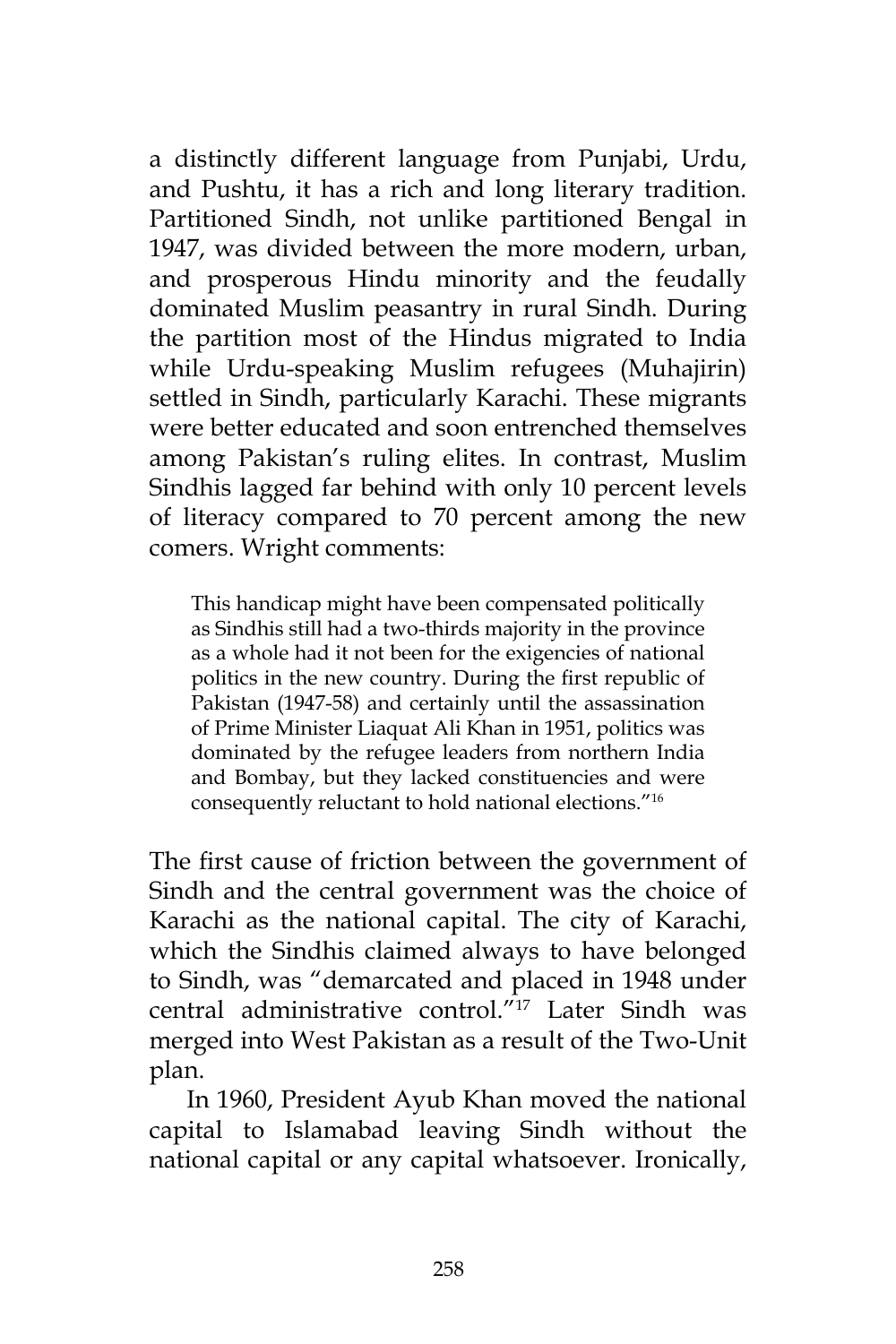this also marginalized the Muhajirins (refugees) who had migrated to Pakistan in 1947 and settled in Karachi in large numbers. In the early 1950s, attempts to impose Urdu as the national language led to rioting and demonstrations in Sindh, but the government adamantly replaced Sindhi as a medium of instruction with Urdu. The espousal of Urdu as the national language was implicit in the Two-Unit plan and the centralization under the military government in Pakistan. The imposition of Urdu on East Pakistan led to similar rioting and violence and forced the government to withdraw the directive that declared Urdu's exclusive national status.

In 1970, Ayub Khan's successor, Yayha Khan, returned Karachi to Sindh, but by then the conflict between the Sindhis and Muhajirins had become institutionalized. It was also a harbinger of the extreme communal violence that was to tear the city apart in the 1980s and 1990s. Intraethnic tensions in Sindh were caused largely by the Ayub government's policy to settle Punjabi officers in Sindh through land grants; especially irrigated land along the Indus. Pakistan had failed to carry out land reform in a system where the distribution of ownership was extremely uneven and dominated by an oppressive feudal system. This was particularly so in Sindh.18

Political interference by central governments as well as the manipulation and repression of local leaders added further fuel to popular discontent, but the fate of Sindhi nationality was no different from that of the other nationalities in Pakistan. When Sindh's first chief minister, Mohammed Ayub Khushro, "opposed the establishment of Karachi as the federal capital in 1948, he was dismissed by his rival and fellow Sindhi, the provincial governor, G. H. Hidayatullah, on grounds of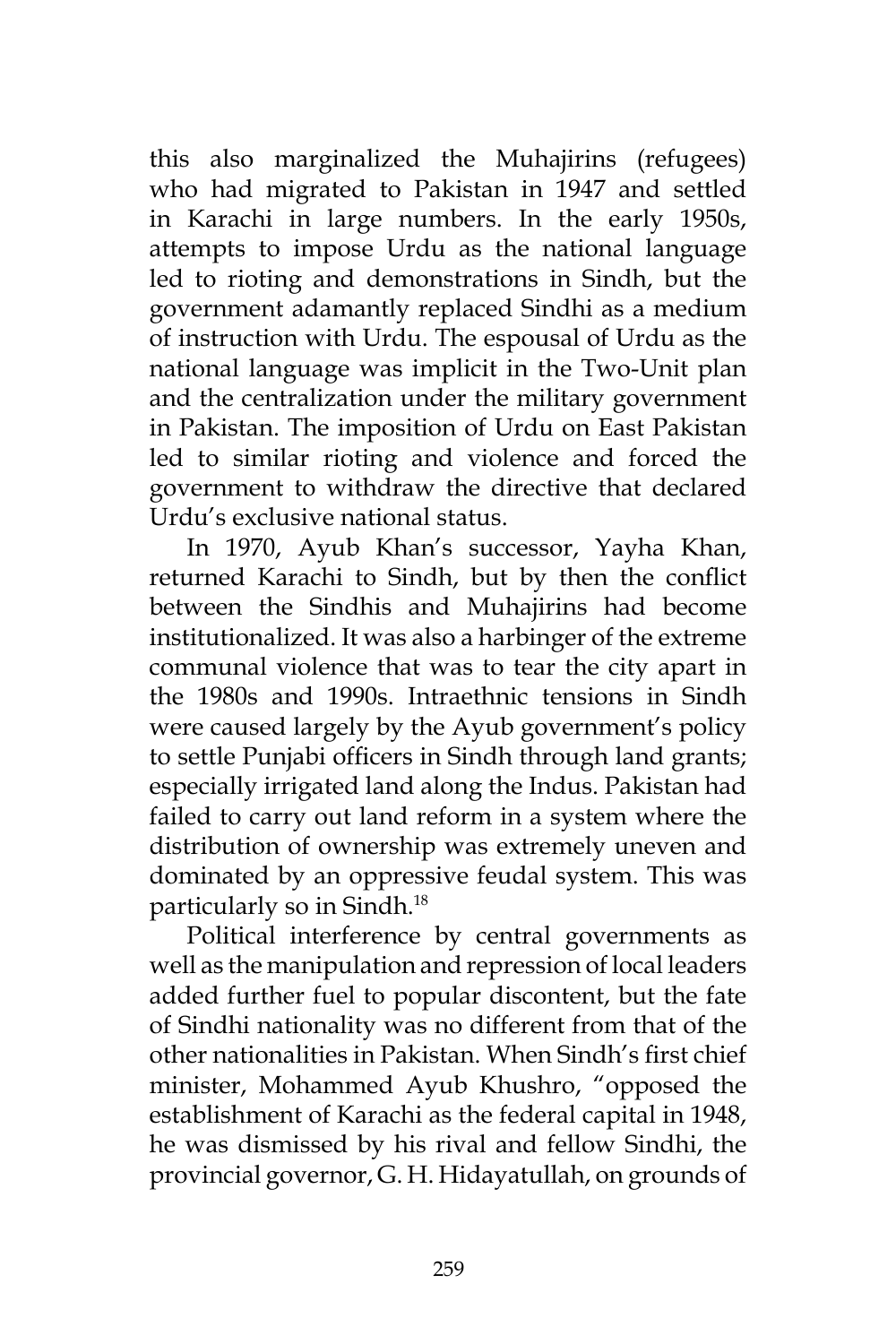maladministration and corruption, although Khushro still had the support of a majority in the assembly." This was only the first in a series of interventions that culminated in a bitter fight over the imposition of the Two-Unit plan. Political manipulation forced Sindh to accept the plan but "Sindhis were [left] without an adequate voice to represent their aspirations and concerns."19

"This process was repeated under General Ziaul-Haq's martial law regime (1977-85), but even the second Sindhi Prime Minister, Mohammed Khan Junejo (1985-88), encountered major dissidence in his home province."<sup>20</sup> In early 1970s, Prime Minister Z. A. Bhutto had tried to address the Sindhi grievances but he could do little, "perhaps because," explains Wright, "he did not dare antagonize either the army or Punjabi voters on whom he relied for continuance in power."<sup>21</sup>

While Sindh has not declared open rebellion against the Pakistani state, tensions continue to fester even today, and resentments have accumulated that flare up frequently in the form of violent confrontation between Sindhis and Muhajirs in Karachi. Indeed Karachi, a huge city and the hub of commerce and trade in Pakistan, presents a special case of interethnic conflict. Economic factors, demographic pressures, and militant Islam have turned Karachi into one of the most unsafe cities in the world.

## **Muhajirs**.

The motivating cause behind the mobilization of the Muhajirins was different. It occurred not because of discrimination or lack of representation, but because of the Muhajir leaders' gradual loss of status and influence among the Pakistan's ruling circles. This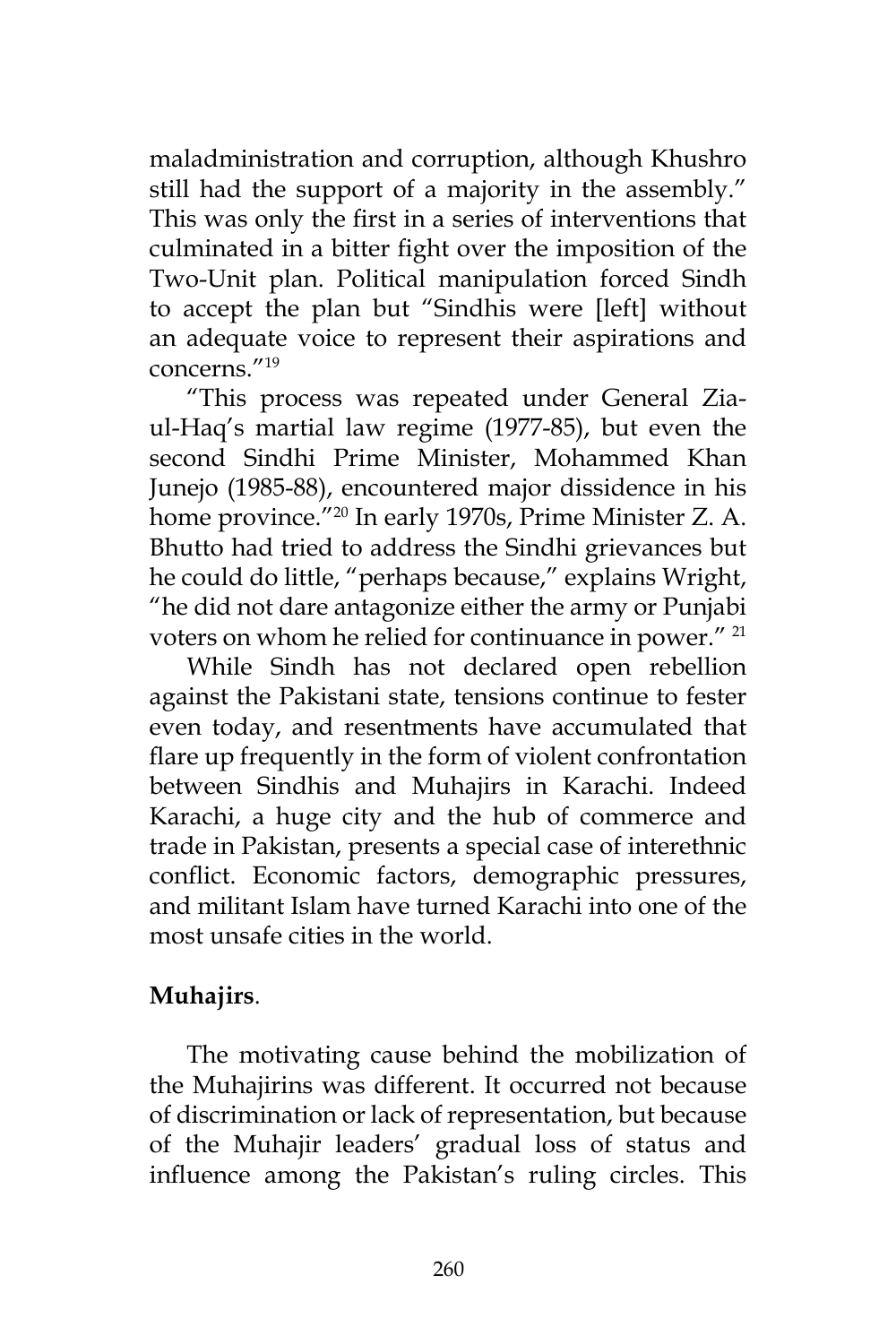became especially pronounced after 1971 and the secession of Bangladesh. In 1979, in response to events in Karachi, the Muhajirs founded the All Pakistan Muhajir Students Organization (APMSO) to compete with other ethnic student groups, particularly the Jama'at-i-Islami youth group, the Jamiat-e-Tulaba, on campus. In March 1984, when President Zia–ul-Haq banned all student organizations, Altaf Hussain, then the head of the APMSO, transformed his student organization and founded the Muhajir Qaumi Mahaz (MQM), a party that dominated Karachi throughout the 1980s and 1990s. In August 1986, it issued a charter of demands that included full representation in provincial as well as federal government departments on the basis of population; the grant of voting rights to the real Sindhis and Muhajirs, while non-Sindhis (including nondomiciled and non-Muhajirs) were to be given only a business permit to operate in Sindh; the setting of quotas and reservations for Muhajir students; a ban on outsiders buying property in Sindh; an extension of citizenship rights to Bengali Muslims (Biharis) stranded in Bangladesh, the confinement of Afghan refugees in their camps and the nationalization of bus services owned by "Pathans" (Pushtuns). Most importantly, the MQM demanded that its people be recognized as the fifth nationality of Pakistan, along with Punjabis, Sindhis, Pathans and the Baloch.<sup>22</sup>

## **Baloch and Pushtun Ethnic Demands.**

While disaffection simmered in Sindh, it was in Balochistan that ethnic resentments burst into flames. After the secession of East Pakistan, Baloch separatism became the most dangerous challenge to the security and authority of governments in Islamabad. The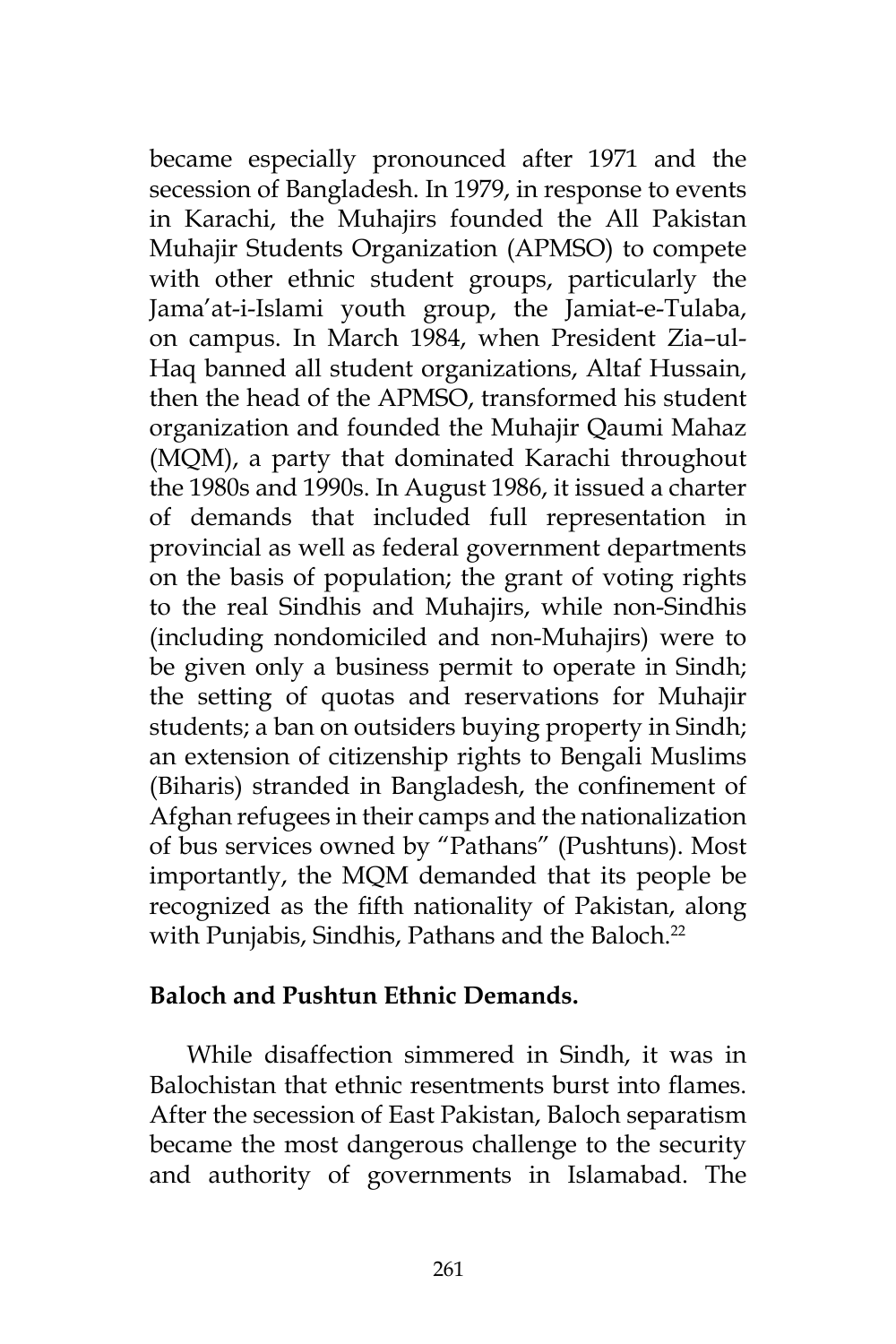previous discussion has already explained why tensions exploded in 1973 and how the government of Z. A. Bhutto crushed the Baloch revolt. But Baloch nationalism has refused to die out. There are at least three reasons why the Baloch demand a separate state: changing demographic distribution in the province, the effects of socio-economic modernization on the traditional Baloch life style, and the enduring struggle for power in Pakistan.

The Baloch are a small minority in a large province, accounting for only 2 percent and then 5 percent of Pakistan's population before and after the secession of East Pakistan. Compared to Punjab and Sindh, the Baloch province is grossly underdeveloped. The Baloch have migrated to other provinces in search of jobs. This out-migration has reduced their number in their ethnic homeland. At the same time, a huge number of Punjabis, Pathans, and Sindhis have migrated to Balochistan in search of economic opportunities. The migration from Afghanistan increased markedly after the 1978 Marxist coup in Kabul and the Soviet invasion of that country in 1979. Rajat Ganguly writes, "The consequences of demographic transition in Balochistan have been severe for the continued cultural integrity of the Baloch and their political control of Balochistan."23

The demographic transformation brought modernization, which has in turn undermined the Sardari system (indirect rule through tribal chieftains) that the British had put in place. But the weakening of tribal traditions has not advanced to the point where the Baloch region can be smoothly incorporated into Pakistan. "The ruling elite in Pakistan" writes Ganguly, "in their attempt to build a strong, centralized state made it imperative to break down the power of tribal chieftains as part of a larger effort to merge Baloch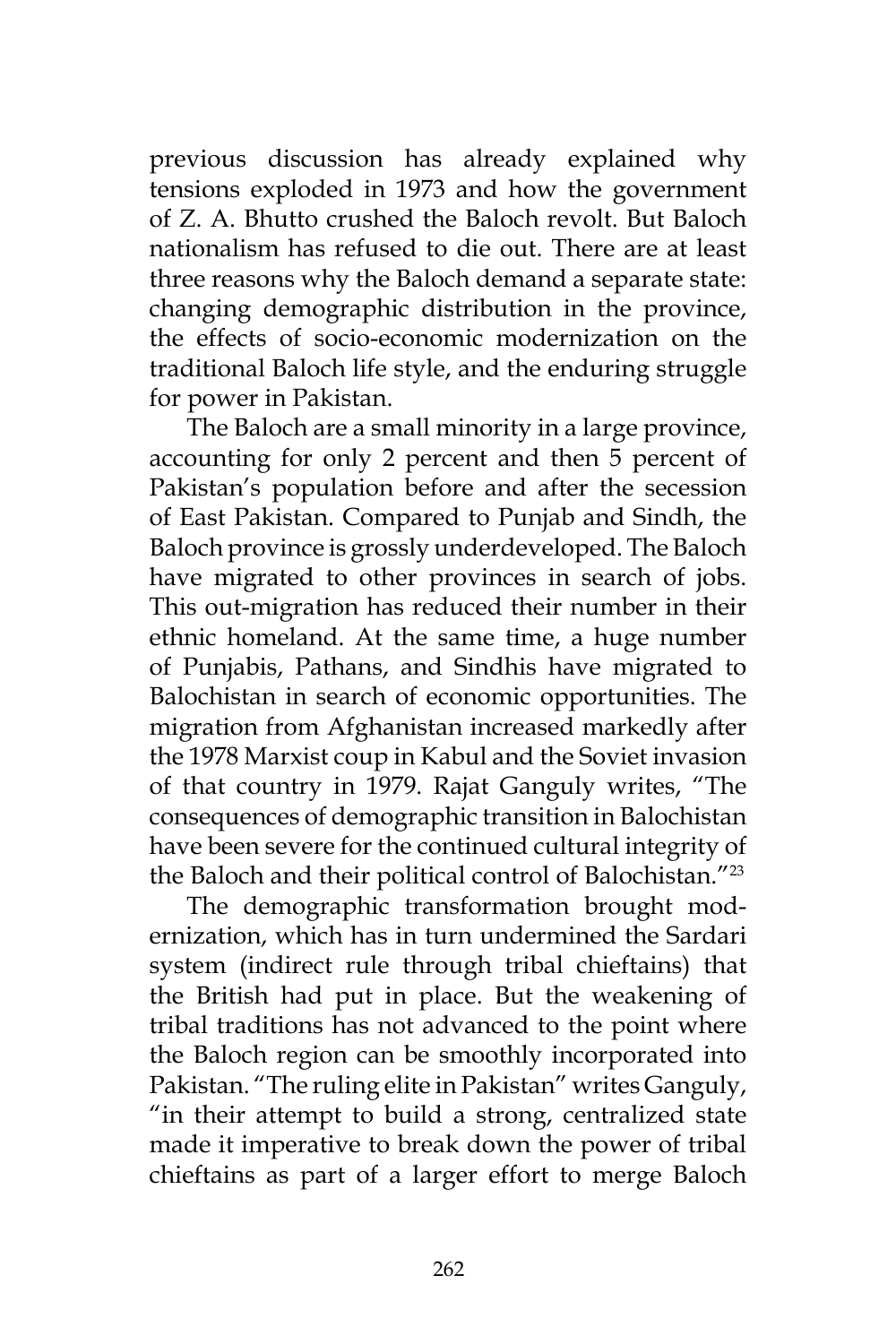identity into an all embracing Pakistani identity."<sup>24</sup> The central government built roads to make Balochistan more accessible and increased the number of army retirees (largely from Punjab and NWFP) that were settled by land grants in Balochistan. This caused friction among the native Baloch and the new migrants. The tribal Sardars revolted, and the educated and better-traveled among them (for example, Khair bax Marri and Mengal, who were both heads of their respective tribes) opposed Balochistan's incorporation into Pakistan.

# **The Pushtuns**. 25

Pakistan's frontier provinces are populated by the Pushtun who live on both sides of the Durand line marking the border with Afghanistan and have harbored irredentist aspirations from time to time. Left alone to live according to their customs, the ethnic tribes glorify,

independence, battle and personal bravery, and deeply tribal code of honor (Pukhtunwali) whose three cardinal tenets are revenge, sanctuary, and hospitality. These tribes have ethnic connections with the tribes in Afghanistan; many tribal families in fact live on both sides of the Durand line. Movement across the border has been free and unhindered for hundreds of years."<sup>26</sup>

Pakistan's governments have followed a two-pronged approach to the tribal regions: cooptation of vocal and powerful ethnic elites, and neglect of the rest or repression when a recalcitrant ethnic leader refused to toe the line. On the whole, cooptation of Pathan nationalism has worked far better than that of the Baloch largely because the Pushtun rose to become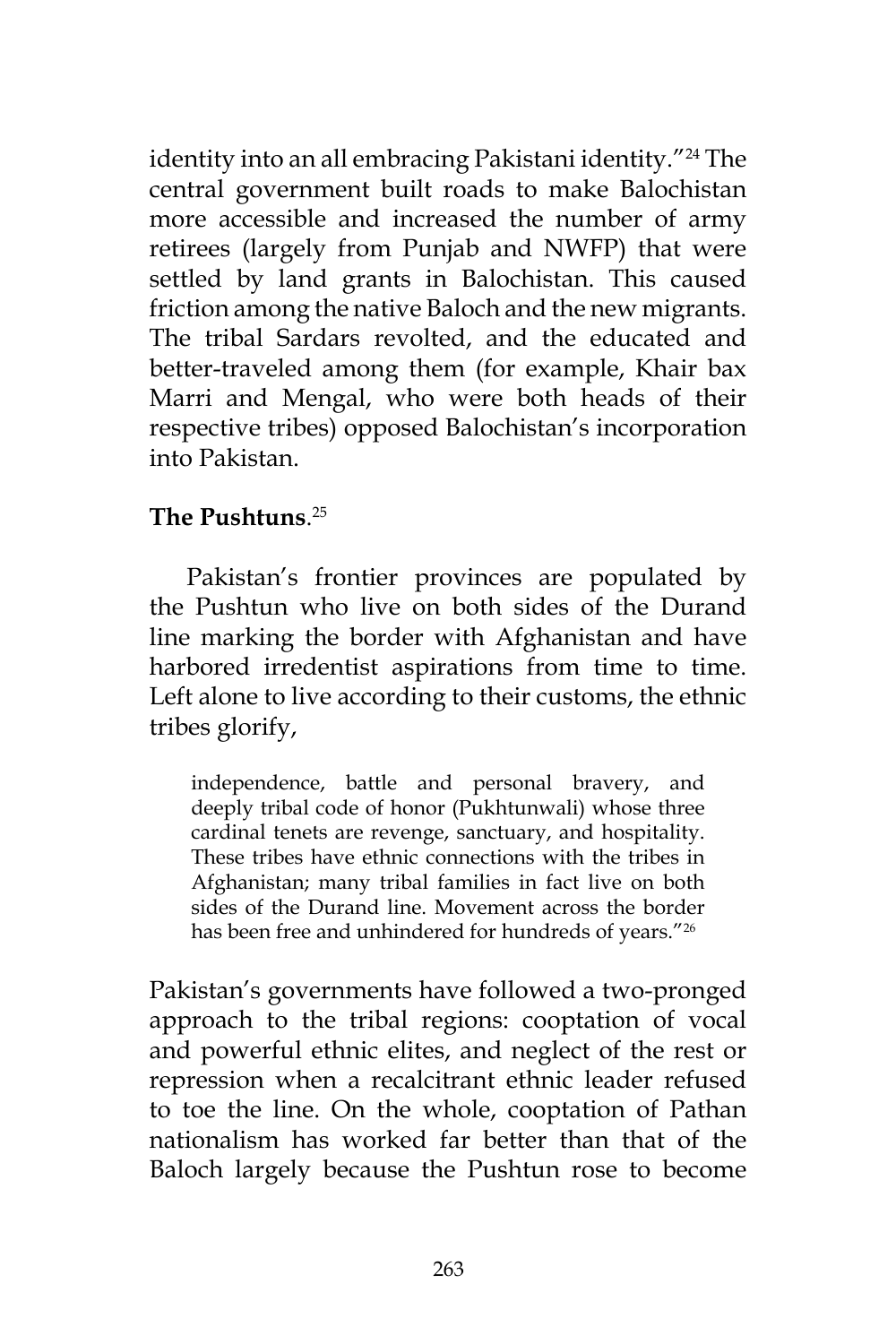officers and were recruited into Pakistan's armed forces in large numbers. This deferential approach to the tribal areas, as opposed to the other provinces of Pakistan, had tacit support from the United States. Rajat Ganguly writes, "Pakistan's improved military and financial capability as a result of joining the western bloc also allowed the central regime to implement the carrot-and-stick policy more effectively."<sup>27</sup>

Had Afghanistan not been invaded by the Soviet Union in 1979 and by the United States in 2001, Pushtun ethno-nationalism would have been no different from the Baloch or Sindhi variants. Indeed, because the Pushtuns were heavily integrated into the framework of the Pakistani state, they would probably have been assimilated into a new system of power sharing. But 1979 changed all that.

The Soviet invasion completed the split that had existed since the end of the 19th century between the urban, modernized, and largely Russian-influenced Afghani elite in Kabul and the deeply conservative and traditional tribesmen in the countryside. War against the godless heathen radicalized the latter. This was actively encouraged by both the United States and Pakistan for their own self-serving purposes. The ground was then laid for the conversion of a simple ethnic movement into a complex insurgency that fused religion and nationalism. This conversion took place in three stages. During the Afghan war, Pakistan's tribal areas and the NWFP became sanctuaries for the oppressed and insurgent Afghans alike. There was no conflict between Pushtun ethno-nationalism and the Pakistani state during this period. This began only after the United States declared a war on the Taliban regime in Afghanistan in 2001, breaking the links between Afghan nationalism and Pakistan to the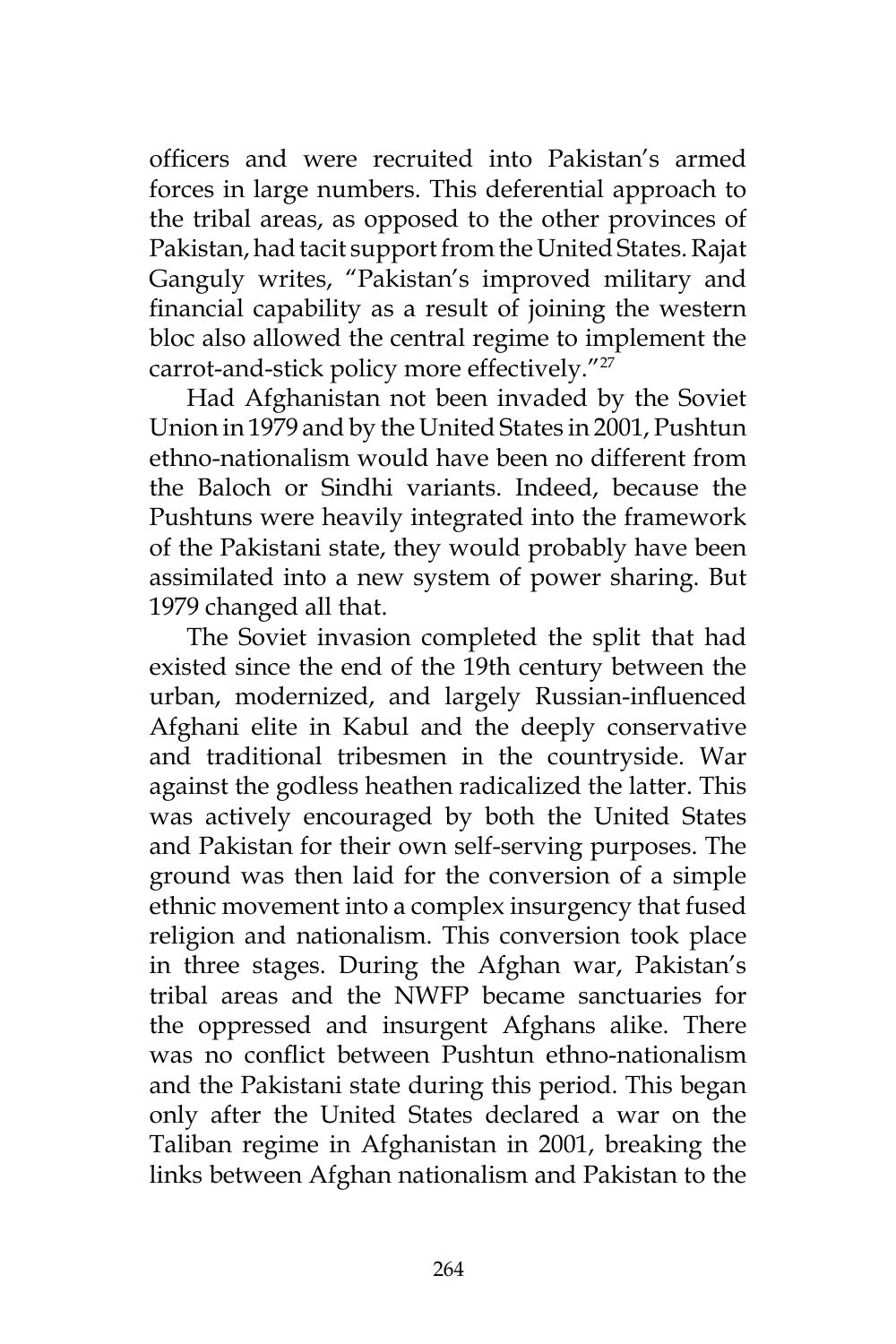severe detriment of Islamabad's relations with its own Pushtun population.

The third stage followed naturally from the previous break between countryside and capital in Afghanistan. As the Taliban and large numbers of nationalist Pushtuns took shelter in Federally Administered Tribal Areas (FATA), Pakistan was forced to join the war against the Taliban. This turned the complex brew of nationalism and religion, which had so far targeted the United States and the North Atlantic Treaty Organization (NATO), inwards and against the state of Pakistan. The sporadic truce that had prevailed between the government of Pakistan and the radicalized Pushtuns ended when the Pakistan army attacked the Islamic radicals hiding in the Lal Masjid in Islamabad in July 2007.

The current conflict in Pakistan is often characterized as a conflict of modernity with retrograde Islam, or it is described as a clash between more radical and deeply conservative Islam. Only tangentially have the commentators acknowledged the role of Pushtun ethno-nationalism in it. The current conflict is all of the above and more. It is within this context that Pakistan has to defend its northwestern borders and prevent violence from spreading to its provinces and cities. But it has not been able to do this. Islamist extremism has gained a strong base in the NWFP ever since the Islamist alliance, the Muttahida Majlis-e-Amal (MMA), secured an absolute majority in the Provincial Assembly elections of October 2002. Islamic parties, which never received more than 2 percent of the vote in any previous elections, are now commanding double digit support. In fact during the past 5 years, the FATA and the NWFP have become the primary arena of struggle between militant Islam and Pakistan's modern state.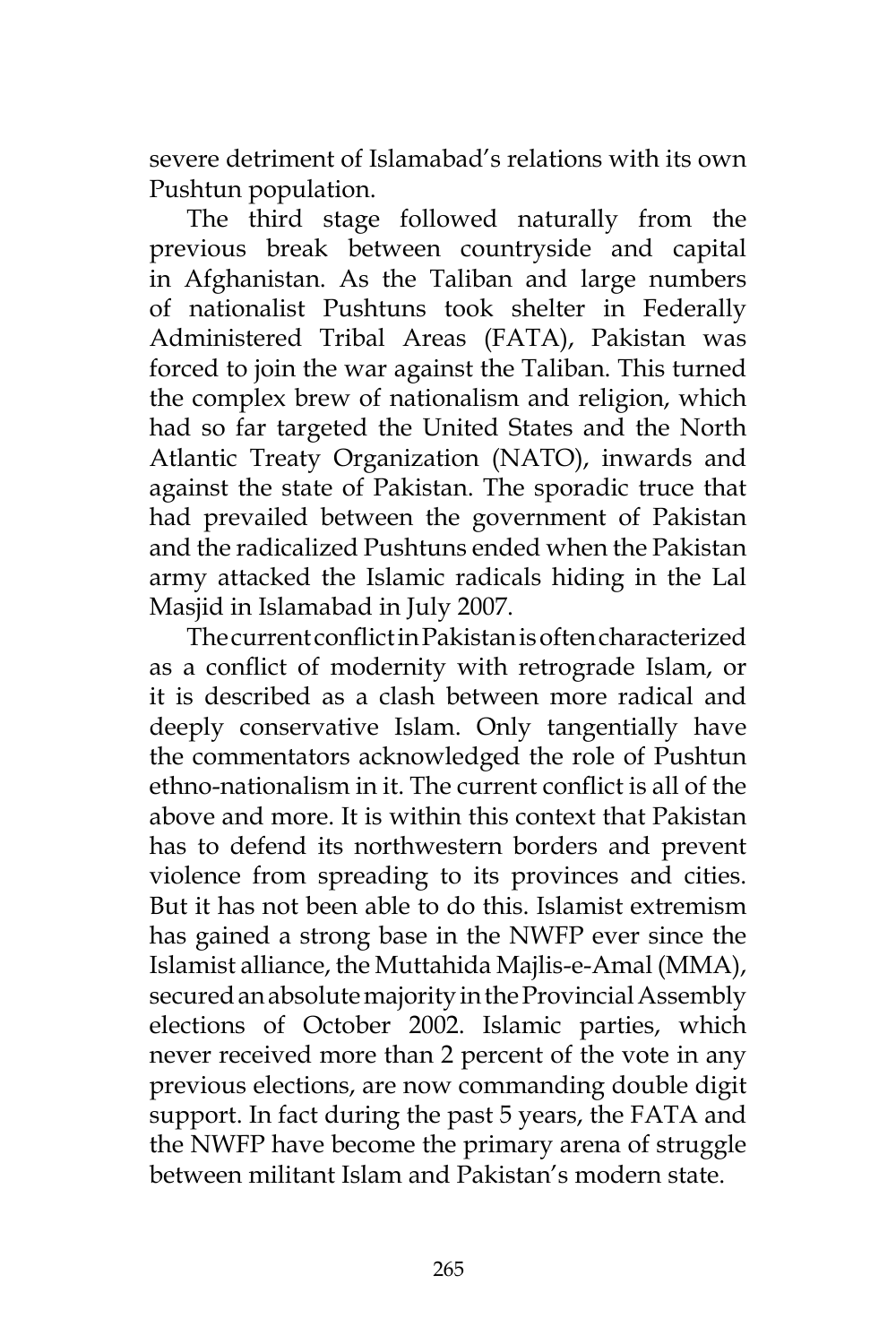The erosion of central control is reflected in the NWFP's slide from a fairly well-integrated province into a rebellious region. The Pakistani state previously had a strong presence in and a widely accepted powersharing arrangement with NFWP.<sup>28</sup> Its situation was not even remotely comparable to the lightly and indirectly governed FATA. But the consolidation of the Taliban/al Qaeda axis in these regions has forced a difficult choice on Pakistan: attempts to incorporate the tribal regions might mean a long war in the region and against its own people; failure to do so will strengthen radical Islam and spell an end to the moderate Muslim state that Pakistan can become. Aware of these dangers and pressured into action by the United States, General Musharraf temporized by ordering offensives in 2006- 07 in Balochistan, and in the FATA in 2007-08. In Balochistan the free rein given to the army drove the insurgency underground.<sup>29</sup>

In FATA, Musharraf's strategy was more ambivalent. This was because the vast majority in Pakistan was uncomfortable with the idea of deploying the army against its own people in these regions. The average Pakistani regards the Taliban as misguided youth that deserve understanding and sensitive handling. Bin laden is popular and the United States, particularly since the military strikes, increasingly unpopular.30 The subsequent reign of terror against civilians tilted the public against the Taliban, but the raids have cancelled this out.

The deadly connection between Pakistan's home grown Islamic radicals and the war in Afghanistan became fully visible in the aftermath of the July 2007 Lal Masjid episode. The Tehreek-e-Nafaz-e-Shariate-Mohammadi (TNSM) or the Movement for the Enforcement of Islamic Laws which operates in the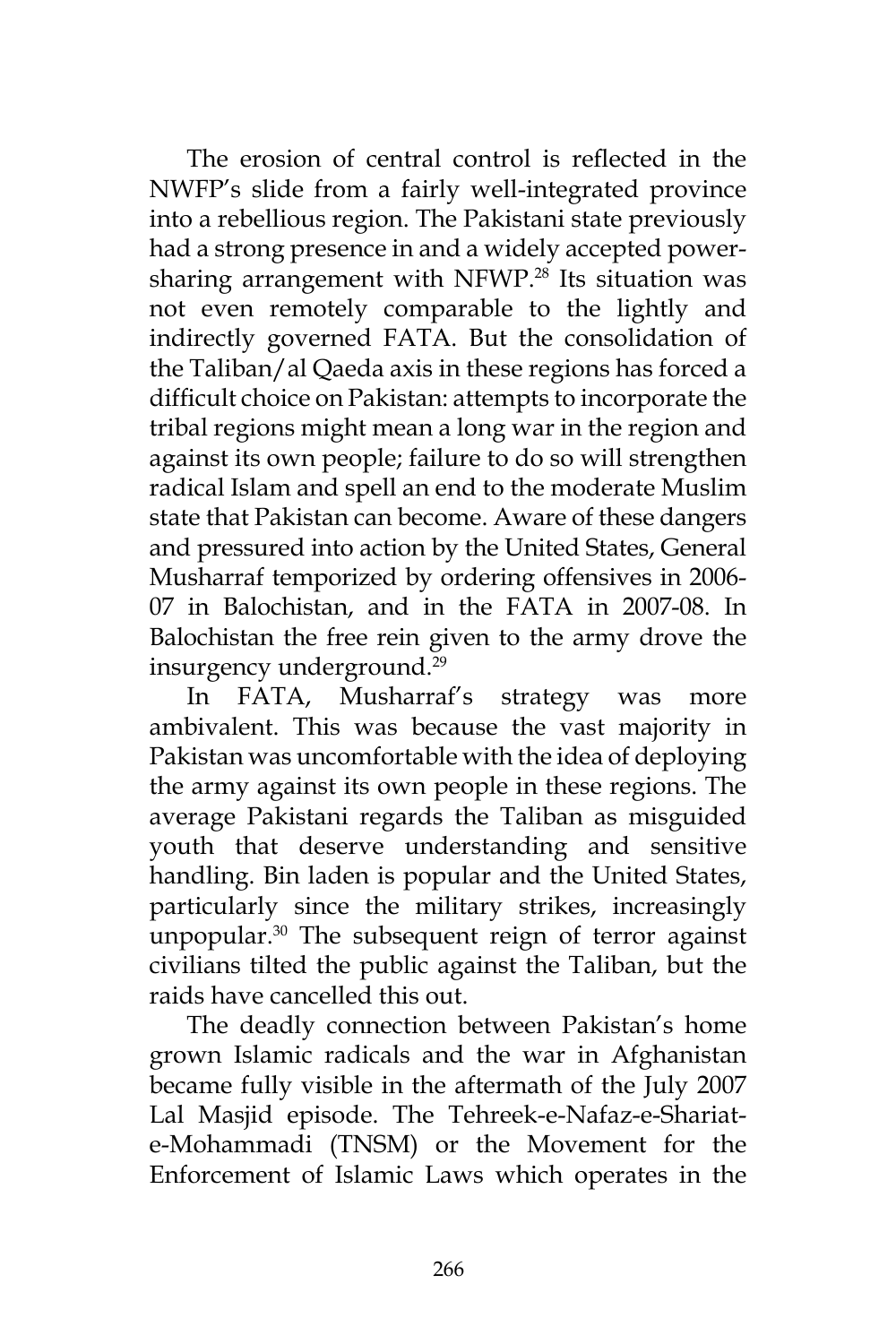Swat district of NWFP, broke the peace agreement it had signed with the provincial government on May 22,  $2007<sup>31</sup>$  and declared a jihad against those responsible for the military assault on the mosque. What followed came close to civil war. Violence is no longer confined to the tribal belt between Pakistan and Afghanistan.

The battle between the Security Forces (SFs) and Tehrik-e-Taliban Pakistan (TTP) intensified in 2009. According to official data, 1,400 militants were killed in a military offensive that commenced on April 26, 2009, even while close to 3.8 million people were fleeing their homes in search for safety and succor. The operations were initially confined to Lower Dir, Buner, and Swat Districts of the [NWFP](http://www.satp.org/tracking/Goto.asp?ID=207)**.** These were spread to the rest of the FATA and NFWP. While the SFs have stepped up their operations, the TTP has responded with a welter of attacks across Pakistan's urban areas and elsewhere.<sup>32</sup>

What is more, it has spread to Punjab, the heartland of Pakistan. During the first half of 2009, 155 persons, including 92 civilians and 51 SF personnel, were killed in 104 terrorism-related incidents in Punjab. Only 12 terrorists, including nine suicide bombers, were killed. This may be because the [Taliban](http://www.satp.org/tracking/Goto.asp?ID=11)**/**[al Qaeda](http://www.satp.org/tracking/Goto.asp?ID=7) network is securing an upper hand in areas beyond the tribal belt. Even the nation's capital, Islamabad, Punjab's provincial capital, Lahore, and the garrison town of Rawalpindi have not escaped terrorist attacks. Out of the 104 incidents recorded in the first half of 2009, nine were reported from Islamabad and 18 from Lahore.

Perhaps the most dangerous outcome of the conflict in FATA has been the rapid replacement of old, conservative ethnic Pushtun tribal leaders with younger and more radical aspirants seeking to lead a Jihad against all its enemies—the Pakistan government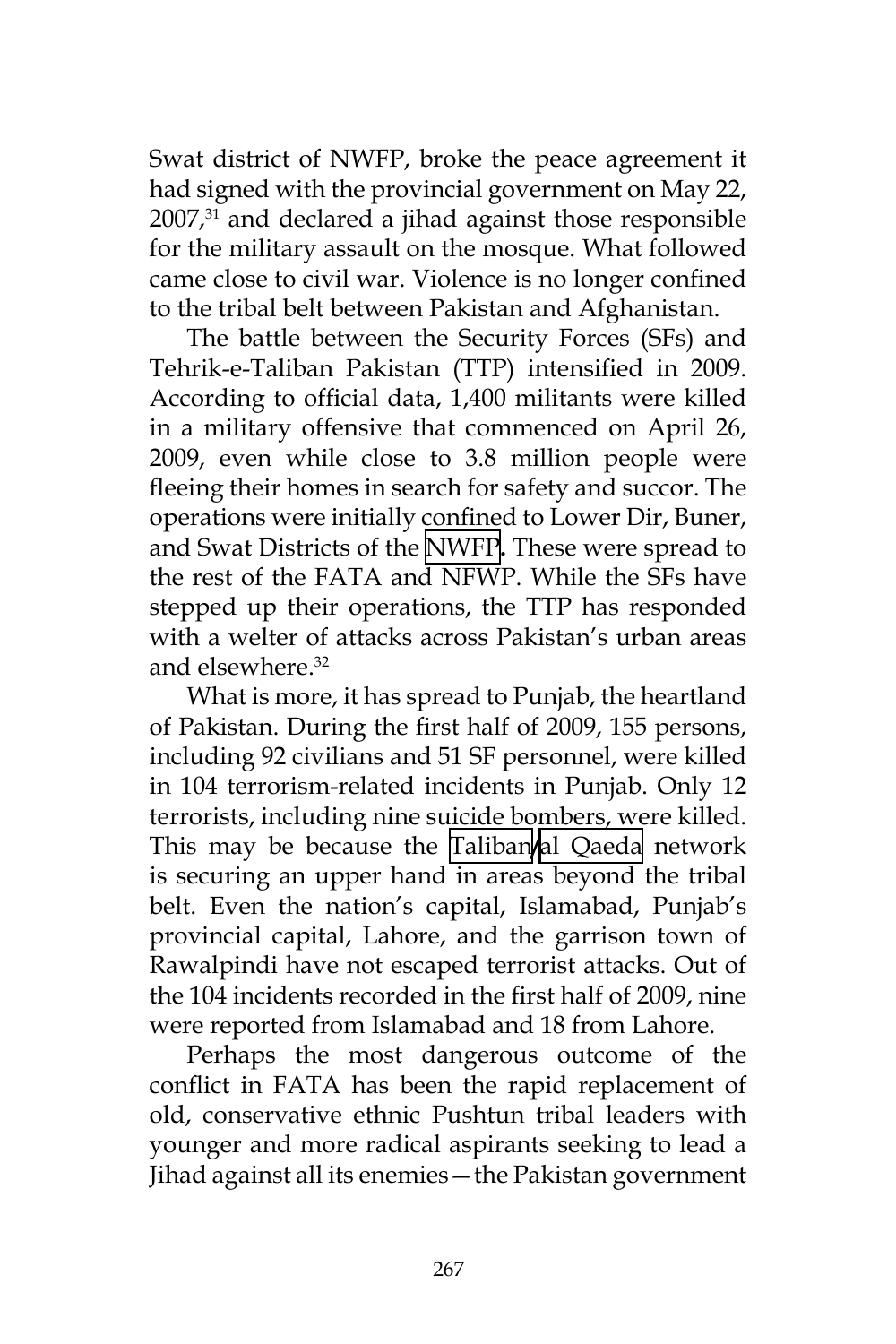and security forces, the Americans, NATO, and the pro-Pakistan co-opted tribal leaders. The radical leaders and their followers quarrel among themselves but neither the United States nor Pakistan has been able benefit from it. As India learned to its consternation in Kashmir, divisions among the militants only prolong the conflict.

In summary, the convergence of ethnicity, Islamist fundamentalism, Pashtun nationalism, and a hatred of the West fostered by al Qaeda, has created a qualitatively different situation from anything that Pakistan has ever faced before in FATA, parts of Balochistan, and a widening swathe of the NWFP. It is a challenge for which the feeble and still very young state of Pakistan has no effective response. The solution for Pakistan lies in separating radical Islam from nationalism, particularly, ethnic nationalism. South Asia's experience suggests that conflicts based on religious ideology are more difficult to resolve because, unlike culturally defined linguistic and regional identities, they are not amenable to resolution through power-sharing and cultural accommodation. Ethnic movements do not usually extend beyond the boundaries of the ethnic homeland. It may be easier to negotiate and settle with the Baloch and the Sindhis by granting them a large measure of provincial autonomy than to do so with the multiplicity of Islamic radical groups operating in FATA, who are determined to capture Pakistan and establish an Islamic Caliphate from Kabul to Srinagar.

None of the policy prescriptions for Pakistan being mooted in the United States come to grips with the sheer complexity of the challenges they face. Pakistan's elites share the deep fear of the Islamic radicals with the United States but the single focus of the United States on them has made it convenient for Pakistan to ignore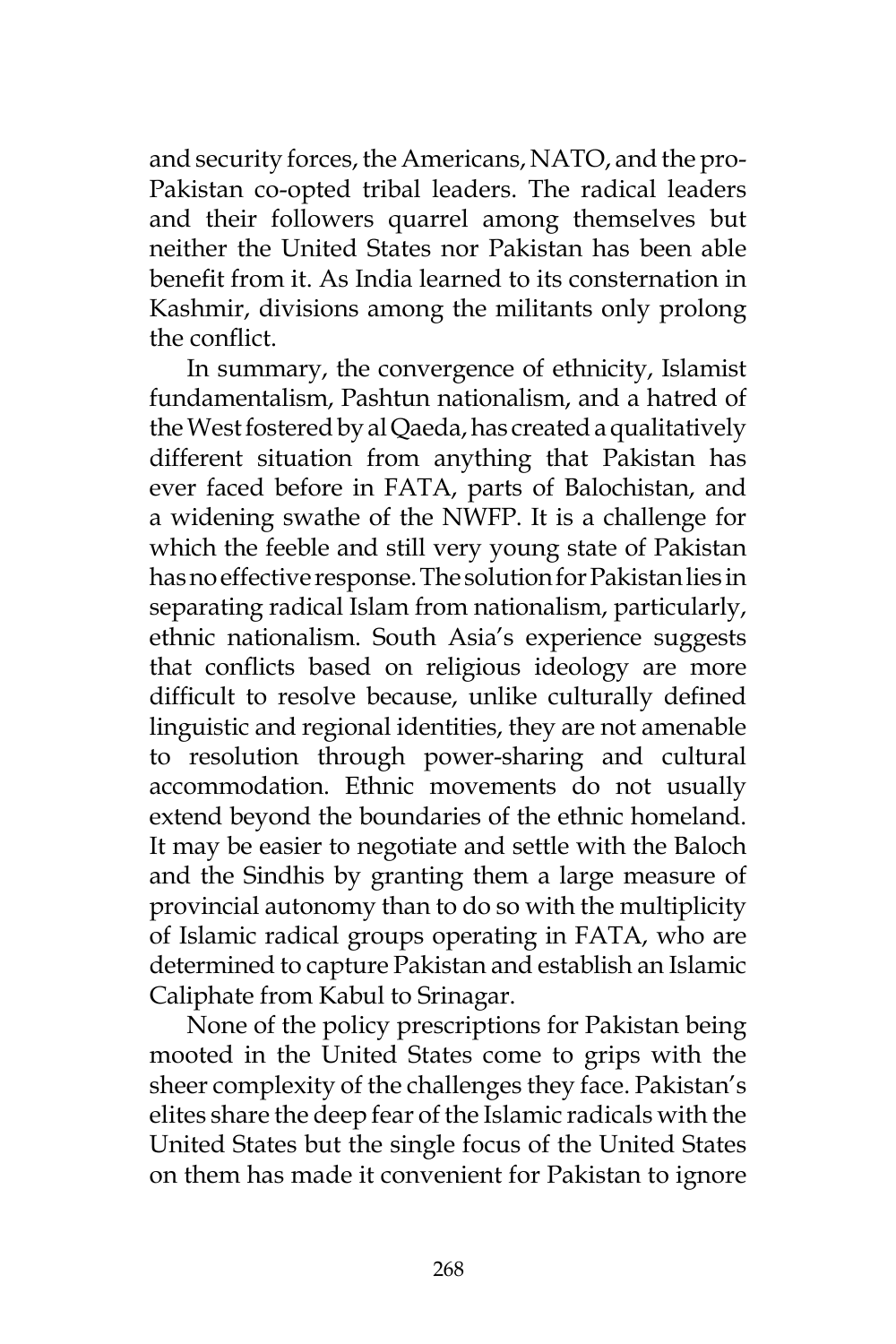the problem of ethnic self-assertion. This has given the military and civilian governments the pretext to postpone the search for power sharing strategies that might stabilize Pakistan.

## **IMPLICATIONS FOR PAKISTAN**

Seth Jones observed in a well-argued RAND report that, "Every successful insurgency in Afghanistan since 1979 has enjoyed a sanctuary in Pakistan and assistance from individuals within the Pakistan government, such as the Frontier Corps and the Inter-Services Intelligence Directorate (ISI)."33 To restore peace to Afghanistan, Pakistan must be stabilized and made free of insurgency and the support base it offers to the Afghan Taliban. Failure to do so will cripple long-term efforts to stabilize Pakistan, rebuild Afghanistan, and might even jeopardize India.

The United States has been following a threepronged strategy. The first is to press Pakistan to use coercion against the extremists while enlisting the support of tribal chieftains and local leaders against the insurgents with economic and political incentives. The second prong is to improve governance by building schools, clinics, roads, and other social projects, with the aim of infusing confidence, increasing the visibility of the central government, and gradually integrating these areas into the mainstream of Pakistan. The third prong is to secure a stable government and a dependable leader in Islamabad.

But this policy has not worked. Instead, the replacement of Musharraf by a far weaker, albeit democratically elected, government under President Asif ali Zardari and Prime Minister Yousuf Reza Gilani has compelled the Bush and Obama administrations to step up U.S. military raids in the border areas.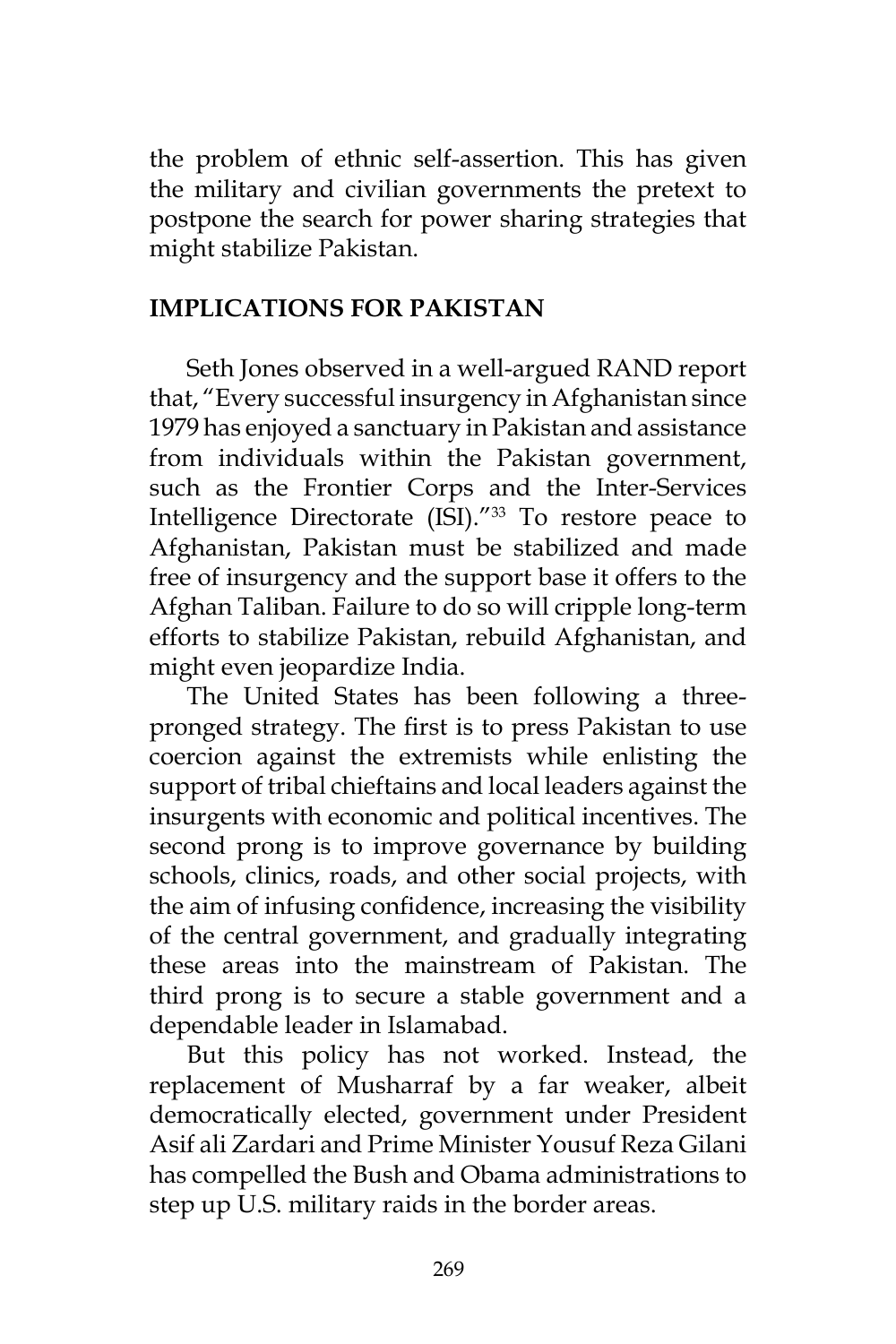While strengthening of democracy must wait for the success in the war, the two are closely intertwined. Many therefore wonder whether the military option will open the space for a stable democracy and whether the small and weak opening to democracy after Musharraf can be transformed into a vigorous and stable democracy in Pakistan. The current debate among students of Pakistan is polarized between optimists who advocate a rapid advance to fullyfledged democracy and pessimists who are willing to settle for an authoritarian regime because they fear chaos more than they desire democracy.

This debate has discounted the possibility of finding an interim solution that looks for a way to expand the number of stakeholders in the democratic process. One way to do this is to reapportion political power between the state and its diverse and so far largely unintegrated ethnic communities. This requires understanding democracy in a way that is different from the way in which it traditionally has been understood in the west, i.e, as a relationship between the state and individuals in society. That definition is characteristic of unitary states and precludes the possibility of layered sovereignty and plural citizenship. In South Asia, sovereignty has always been layered, and the individual's connection to the state has been mediated through kinship groups and regional and cultural identities that have a prior  $claim<sup>34</sup>$ 

Ethnic identities can be efficient, if not ideal, building blocs for a liberal democracy. But an edifice that is built on these alone will not stand; it needs to be buttressed by ensuring the equality of different ethnic groups. For instance, the dominant status of the Punjabis in Pakistan's military and bureaucracy will need to be counterbalanced by empowering the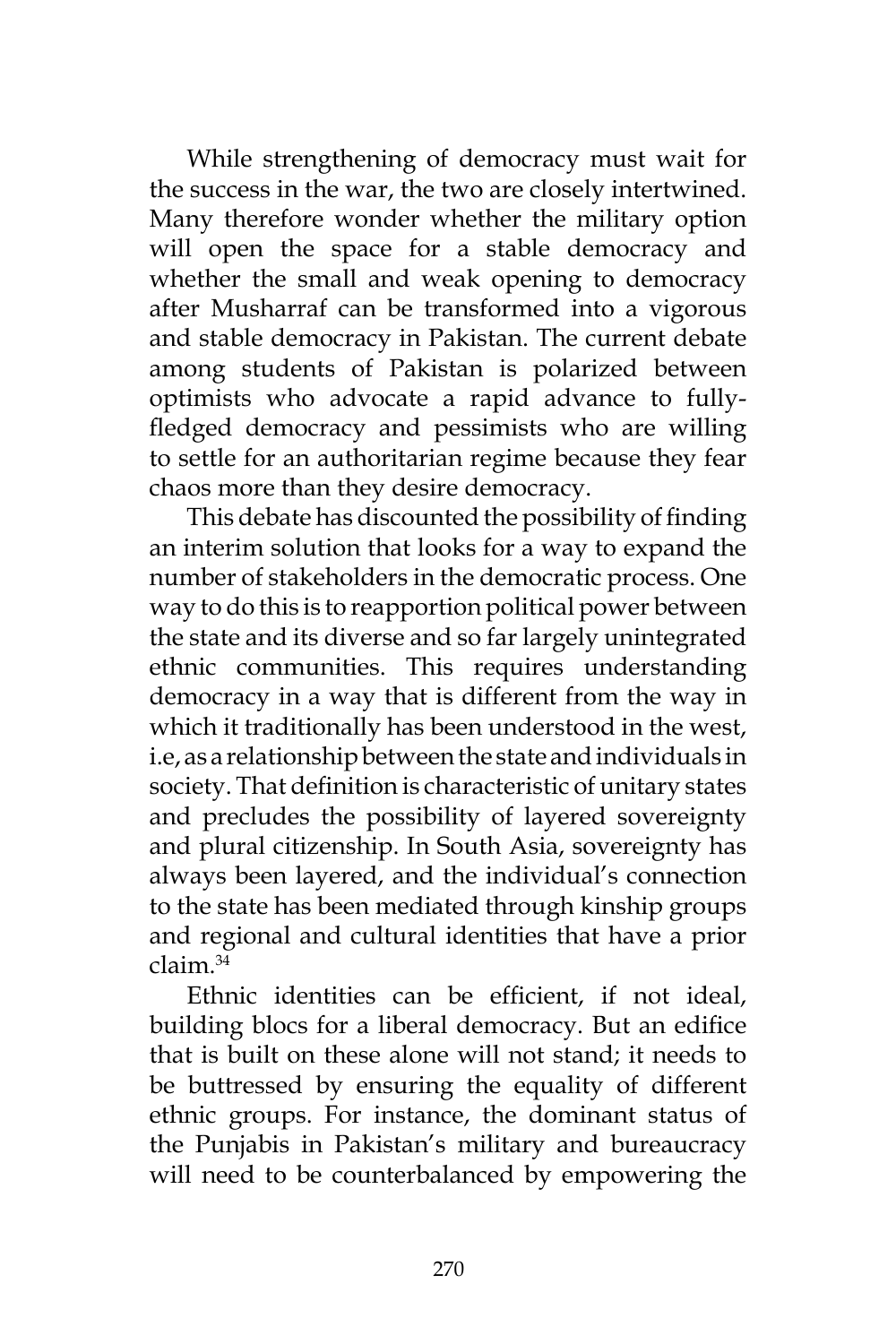numerically inferior Sindhis, Pushtuns, and Balochis. This is best achieved by granting equal and fair access to state resources. Many of these safeguards are already embodied in the 1973 constitution. Pakistan needs to go back to it as a basic framework and update it in the light of the challenges it is facing today.

But a constitution is only a piece of paper if it is not backed by a social compact between the parties that observe and try to meet its unwritten premises. This is what has been so conspicuously absent in Pakistan. Return to a full-fledged federal arrangement is only the first step towards a progressive building of democratic institutions in Pakistan. A new ethnic contract would mean restructuring Pakistan's federal relations, adding real substance and force to the federal provisions already enacted by the 1973 constitution. It would mean removing formal obstacles to a progressive widening of the governing class and the political base of Pakistan's civilian institutions.

The purpose would be to revive and extend the Grand Bargain in which ethnic and religious communities can exercise power to shape Pakistan. Such a process has three dimensions. The first is to secure an informal but abiding agreement among proximate ethnic communities within a region/province; second, to design an agreement among provinces as coequal partners in governing the unified nation of Pakistan; and third, to establish and institutionalize an agreement between the central state and its parts, the provincial units. There are several federal models available including Pakistan's own experience to draw upon. But the model that might work best for Pakistan is a hybrid model that blends regional and multiethnic federalism in an asymmetrical fashion. Hybrid federalism incorporates unitary features that strengthen the state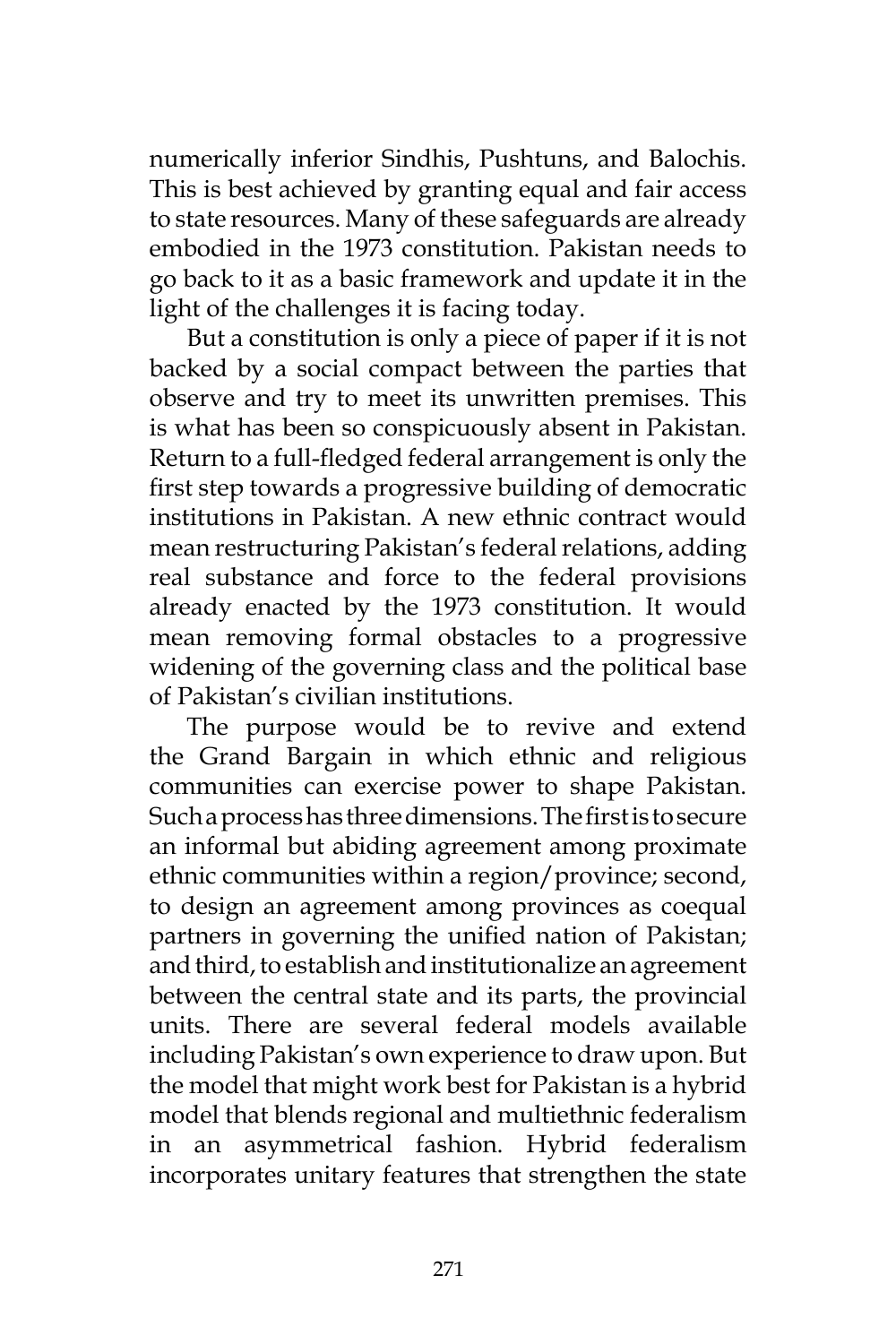and allow it to exercise an overarching authority within which it can bargain on behalf of the nation as a whole. The purpose of the overarching authority must be a progressive integration of the Pakistani nation and not the survival of a particular leader or government.

While the granting of provincial autonomy is essential, that alone will not suffice. The federal process also needs to remain open-ended in another respect. The empowerment of one ethnic group will create a succession of similar demands from other ethnic groups and minorities. Every new ethnic mobilization needs to be dealt with in a principled manner. This requires creating a political process that permits representation and accommodation. The dangers of an unresponsive state have been amply visible in India's turbulent northeast, where scores of militant movements compete against ethnically based provincial governments.

There are groups that do not make territorial demands. Pakistan contains a number of smaller ethnic and religious groups that have no clearly defined territorial homeland. Several of these groups have seen their rights severely reduced during the long period of Islamist-backed military rule. Among these are the Christian and Hindu minorities, the Ahmediyas and the Shias.<sup>35</sup> The latter have been the targets of sustained attacks for decades. Unless their status is restored, several key cities like Karachi and Hyderabad will never know real peace. The federal process therefore needs to be revisited periodically. At all times, the central state needs to be not only neutral and transparent but must scrupulously adhere to canons of fairness.

Pakistan can go down this path in a step-by-step manner, dealing with each new demand as it arises. But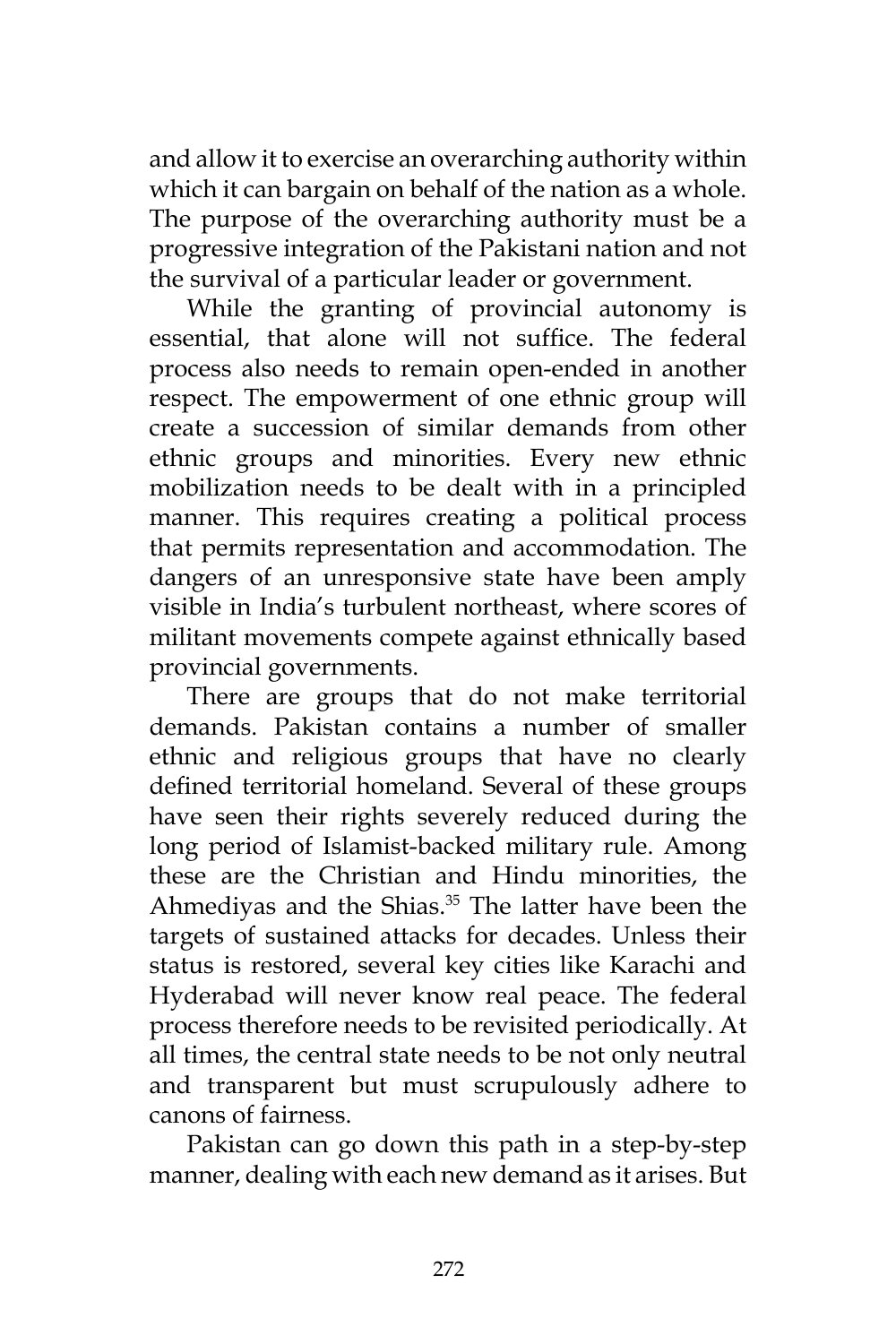this could invite charges of political expediency and manipulation and exacerbate conflict. It therefore has a good deal to learn from the strategy of the linguistic reorganization of the Indian states (provinces) in 1957. The states' reorganization was enacted for the county as a whole. It was accepted despite the fact that it denied the claims of separate statehood to several ethnic minorities because the overwhelming majority of ethnic nationalities found the new federal arrangement acceptable and because the criteria upon which statehood was denied or conceded were transparent and impartially applied. The subsequent struggles in India's northeast illustrate why it is important to keep even this federal arrangement open-ended.

The offer of ethno-linguistic autonomy within the framework of a federal Pakistan can become a powerful countermagnet to Islamist nationalism in FATA and NWFP, and even more so in Balochistan, where the struggle for self-determination is mainly of the older variety. Greater regional autonomy will allow Pakistan to isolate these regions, and the benefits that flow from separating Islamic extremism from ethnic dissidence will benefit the whole country. This is because Pakistan's future as a stable state is premised as much on accommodating grievances in Sindh, Karachi, and Punjab as it is on separating ethnic nationalism from religious extremism.

The process of accommodation has two dimensions: One, the strengthening of existing federal structure, implementing the laws and regulations on the books (the 1973 constitution); and second, informal processes by which a new social compact can be secured with the genuine representatives of ethnic communities. Such a process does not presuppose a full-fledged democracy, but it does require a broad and firm agreement among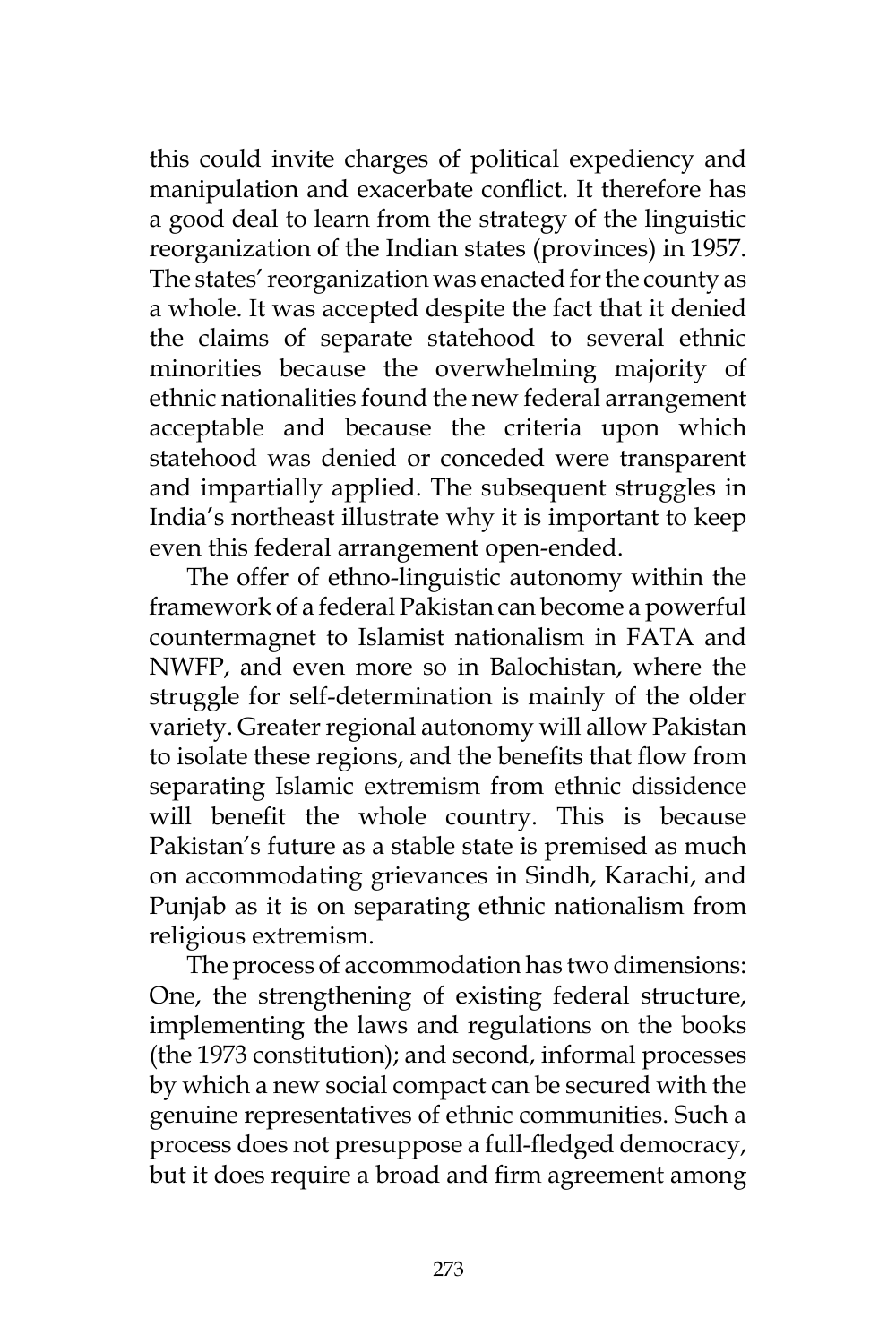all the main political actors. By far the most important tacit agreement must revolve around the willingness to accept defeat at the polls and wait for the next round.

Pakistan has already experimented with hybrid federalism of an "illiberal" variety. The most striking example is the different standard of governance applied to FATA. This asymmetrical federalism has become counterproductive because of the spillover effect of war and ethnic irredentism from Afghanistan. If this is to be arrested or rolled back, then an openended, ethnically defined federal bargain needs to be put in place as a counterpoint. This bargain can be asymmetrical so as to accommodate specific histories and cultural traditions or geographical imperatives. Those who would like to see the establishment of a fullfledged democracy with all of its elaborate safeguards for individual human rights may find this less than satisfactory. But for these rights to be given tangible form, it is first necessary to end conflict, and restore stability to Pakistan. That can only be achieved by a progressive expansion of the governing class through a genuine devolution of political power, and not the sham devolution plan that Presidents Zia–ul-Haq and Musharraf had foisted on the country. If this means particular leaders and parties in Pakistan have to lose their lock on power and policy, then they need to accept that outcome. There is no other way to stabilize Pakistan or make its people safe from the scourge of war and violence that has plagued them since the U.S.- Afghan war.

## **IMPLICATIONS FOR U.S. POLICY**

It is clear that nuclear-armed Pakistan—the world's sixth most populous country—has no effective control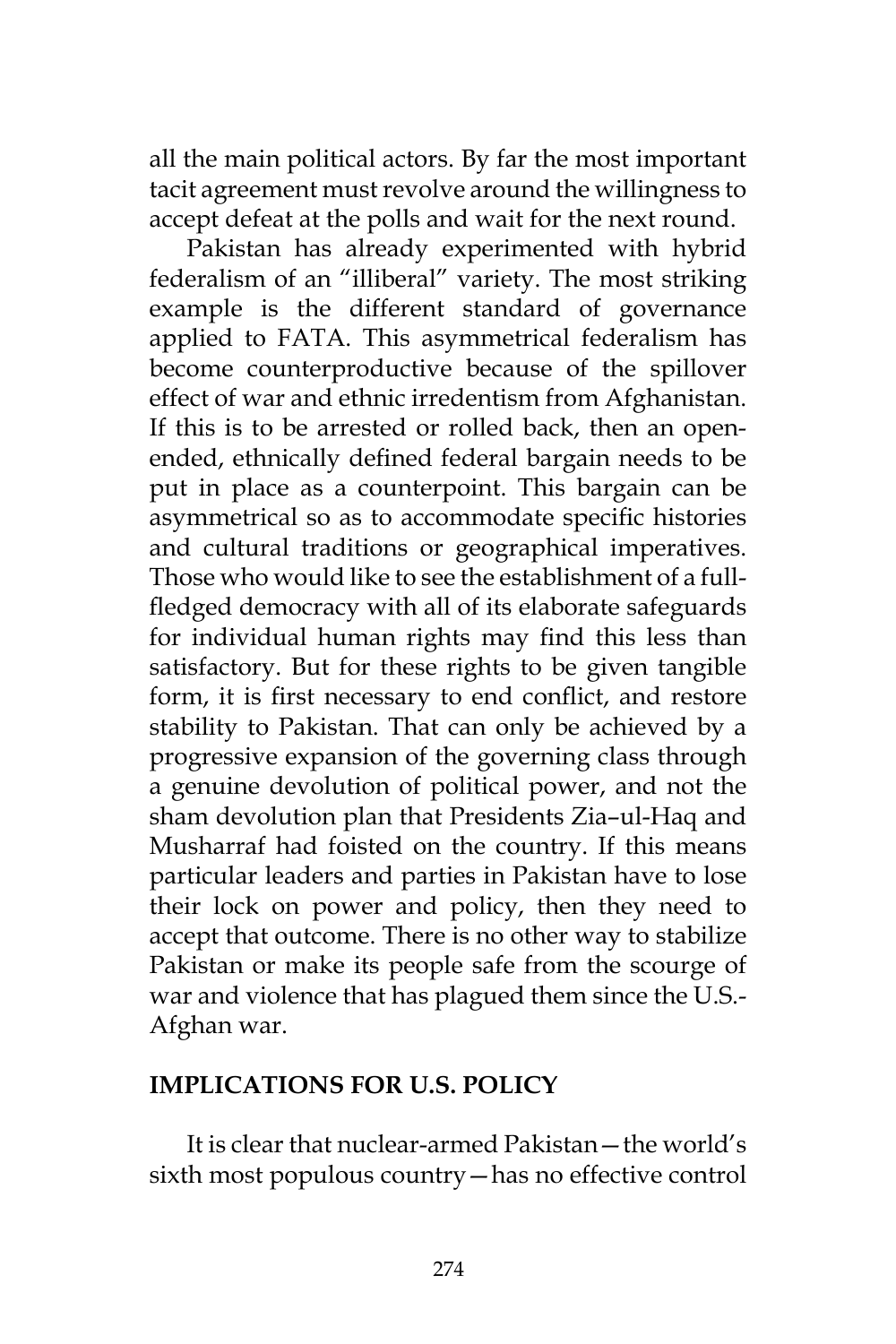over a large swath of territory along its border with Afghanistan. Extremist groups that are intent on attacking the United States, such as al Qaeda, enjoy safe haven in these border areas. Recent reports indicate that ISI elements are engaged with groups that support the Taliban and are killing American, NATO, and Afghan troops in Afghanistan. $36$  The recent increase in bombings and murders indicate that these terrorist groups have extended their reach into the more settled portions of Pakistan. For most people in Pakistan, the United States is largely to blame for inciting and attacking the Taliban, who had until recently regarded Islamabad as friendly and sympathetic to their cause. According to a recent poll, "only 15 percent of Pakistanis think their country should cooperate with the United States to combat terrorism."37

Pakistan's security challenge is compounded by an acute economic crisis. Rising prices and growing violence, the absence of jobs, and poor educational services have pushed the Pakistan youth in search of Jihad. The February 2008 elections ended the 9 years of military rule under Musharraf, but no one is sure whether the new government can rise to meet the challenge and abandon the usual jockeying for office and power.

As a first preparatory step towards stability, Pakistan's leaders and parties need to revive the federal compact, remove all draconian measures and amendments that have been added since Zia's and Musharraf's rule, and devolve power laterally and downward to expand the political base of the central state.

A key prerequisite is the permanent withdrawal of the military from civilian life and political office. Pakistani Chief of Army Staff General Ashfaq Kayani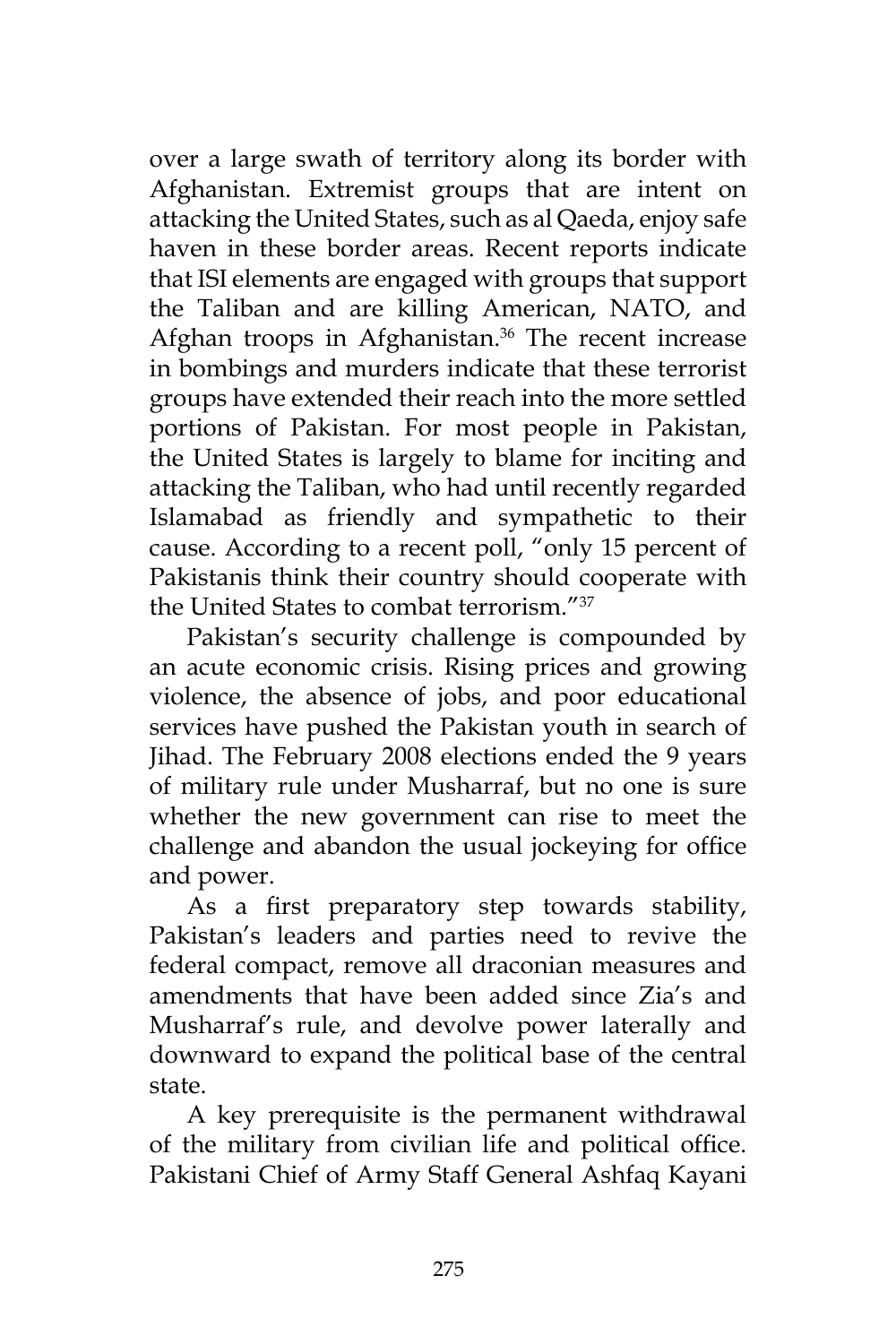recently stated that the army would stay out of politics. But there is no certainty that the military will honor its promise should the civilian leaders fail to restore calm. The possibility of a future military takeover must be avoided if the United States is serious about its commitment to building a stable Pakistan. The United States needs to take a hard look at its own reasons for backing the military. Many in Washington believe that only a determined and forceful government in Pakistan can eliminate al Qaeda and therefore the United States needs to back the Pakistani military. This may be true, but that is only because in the past the United States has supported military regimes in Pakistan that have perpetuated their stranglehold on society and the economy.

The United States can play a key role in persuading the military to withdraw from politics. Recent literature stresses the "rentier" status of Pakistan, which depends heavily on external capital, especially from the United States, and the periods of accelerated flows of economic assistance (the current period being one of them) coincide with military rule.<sup>38</sup> The United States has given close to \$12 billion to Pakistan since 2001, and much of this assistance has been directed to service the needs of the military establishment.<sup>39</sup> According to the recently passed Kerry-Lugar bill, the United States has committed to "empower the Pakistani people charting a path of moderation and stability." The bill is meant to help Pakistan combat al Qaeda and the Taliban by initiating good governance, greater accountability, and respect for human rights. If the civilian authority is strengthened over the military, Pakistan may have a chance to build a stable democracy.<sup>40</sup>

Breaking the self-perpetuating cycle of military rule in Pakistan will take enormous effort and require large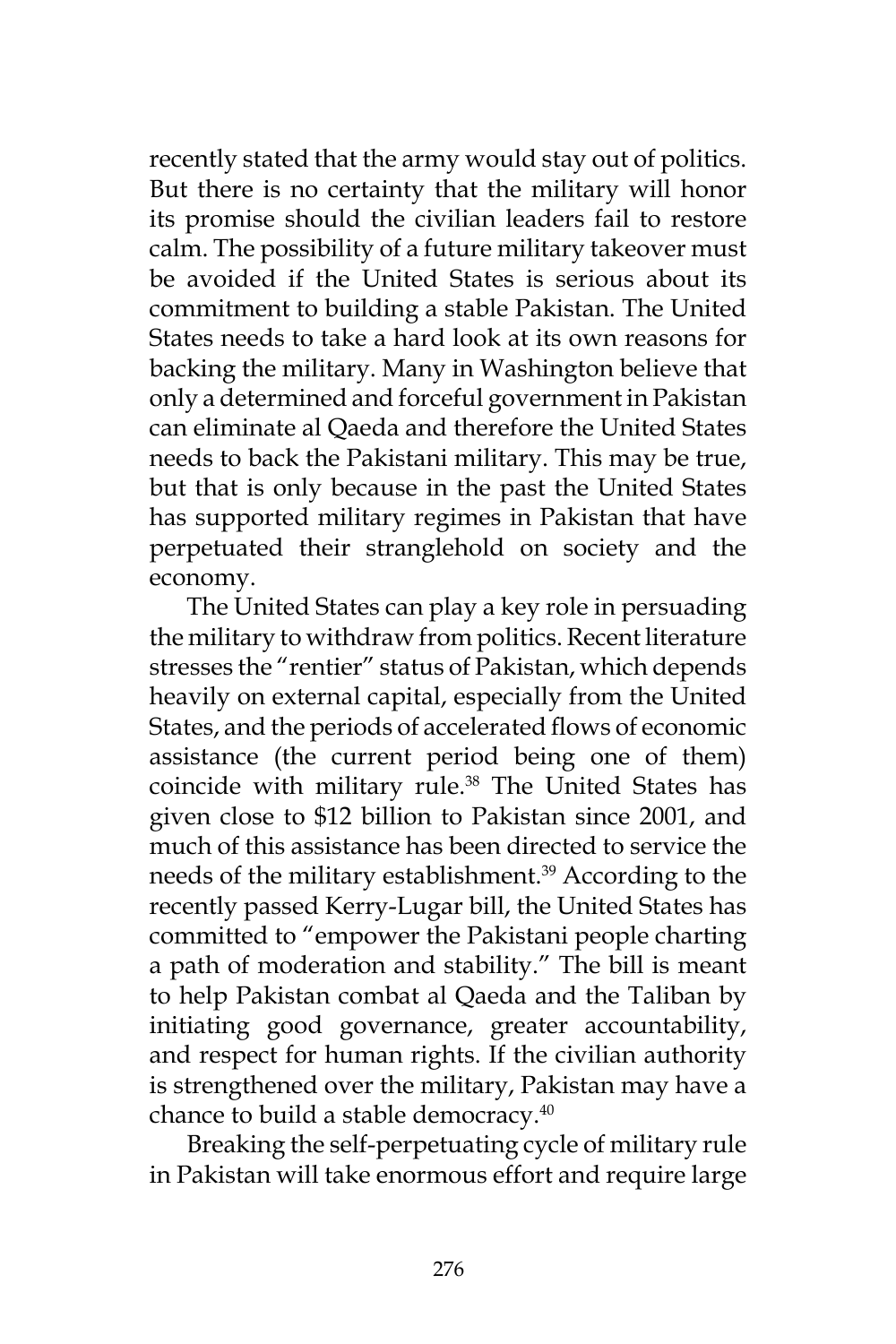scale investment in political and economic assistance. The U.S. Senate has already approved \$7 billion for civilian assistance over the next 5 years and \$400 million per year for military assistance from 2010-2013, with considerably more in the pipeline. This assistance can come with clearly stated conditions that will urge Pakistan to move towards a genuine federation and lateral power-sharing with its nationalities.

The United States also needs to distinguish between violence caused by the demands of ethnic groups and that caused by Islamic radicalism. Pakistan will require help with integrating the former, while deploying effective counterinsurgency measures against the latter. U.S. assistance should be carefully calibrated to incorporate these different purposes. In addition to linking its long-term commitment to gradual democratization in Pakistan, the United States needs to convince Pakistan to abandon the use of Islamic elements as an instrument of its foreign policy. If this were to happen, India and Pakistan might find their way to settling Kashmir more easily. Peace and moderation can go a long way toward stabilizing Pakistan. The United States can use its considerable influence to persuade Pakistan's leaders to seek both.

Structural changes are usually difficult and most political leaders prefer not to make them for fear of losing control. But a new power-sharing compact among Pakistan's ethnic nationalities will renew the promise of Pakistan and strengthen its central state. It will do this by broadening its base and providing regular channels for resolving ethnic conflict. While several commentators on Pakistan have called for reforms in political parties and elections, improvement in governance, and the accumulation of social capital, Pakistan needs to modify the framework within which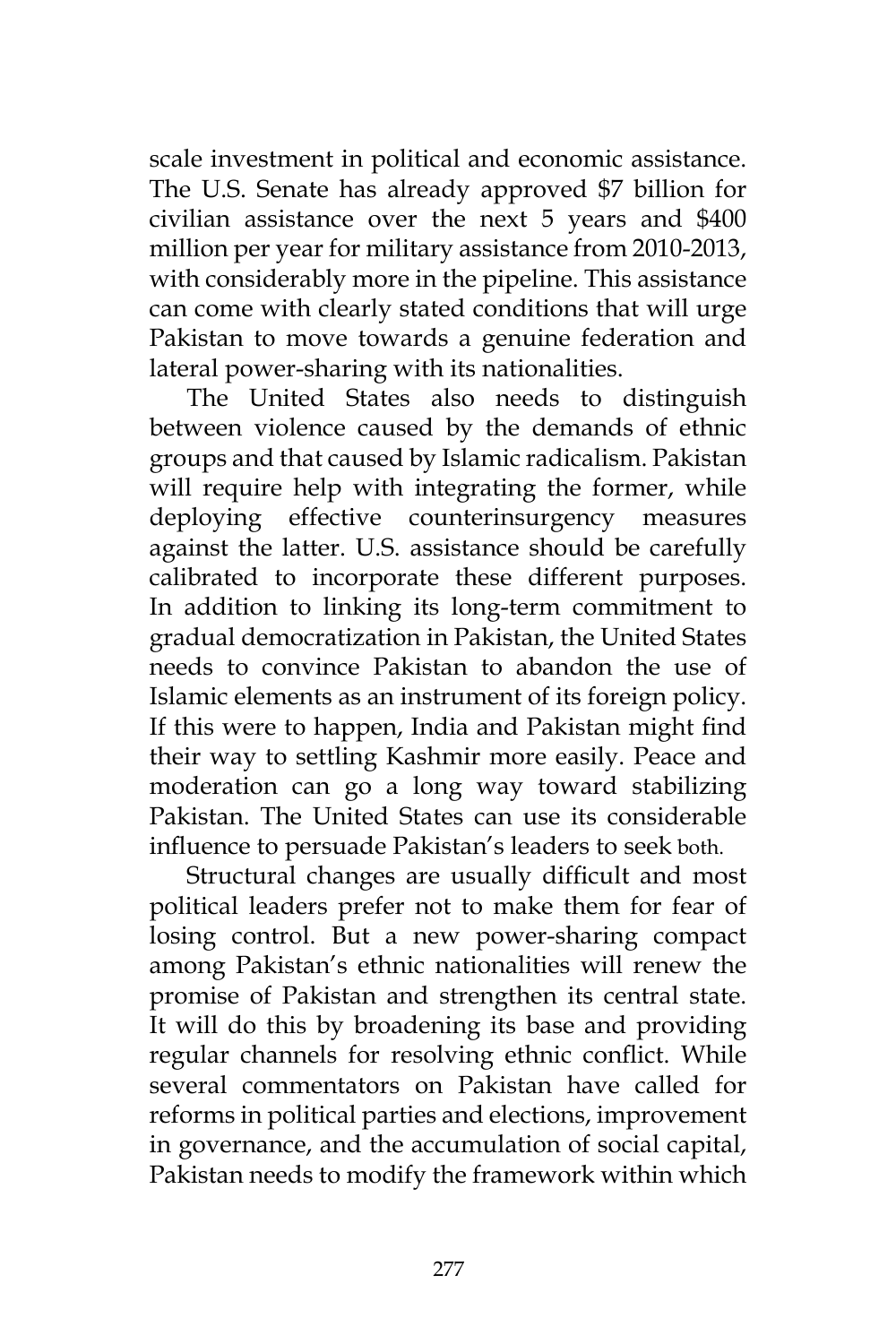these changes can occur. This new framework can be constructed on the basis of a new social compact and a renewed promise to share power to build a stronger Pakistan.

A stable Pakistan is also a Pakistan free from wasteful expenditure on military hardware in an arms race with its traditional enemy, India. The newly forged strategic partnership between India and the United States gives the United States the influence and good will to urge New Delhi to take additional confidence-building measures and encourages Pakistan to respond in kind. A friendly India-Pakistan relationship can be a basis to forcefully and vigorously combat the challenges of religious extremism, violence, and poverty in the region. However, the history of the 60-year-old Indo-Pakistani relationship does not inspire confidence that the United States will follow through with these prescriptions. Perhaps with the new Obama administration and a newly elected government in Islamabad, not to mention the return of the Man Mohan Singh government in New Delhi, circumstances may be propitious for a recasting of policies all around. There is no doubt that the key to peace and stability and to a terror-free South Asia is a stable and democratic Pakistan.

### **ENDNOTES - CHAPTER 6**

1. *The Next Chapter, United States and Pakistan*, A Report of the Pakistan Policy Working Group, Washington, DC: United States Institute of Peace, September 2008, *www.usip.org/pubs/ppwg\_report. pdf*.

2. For an excellent account of Pakistan's civil military relations, see Hasan-Askari Rizvi, *Military, State and Society in Pakistan*, London, UK: Palgrave Macmillan, 2000.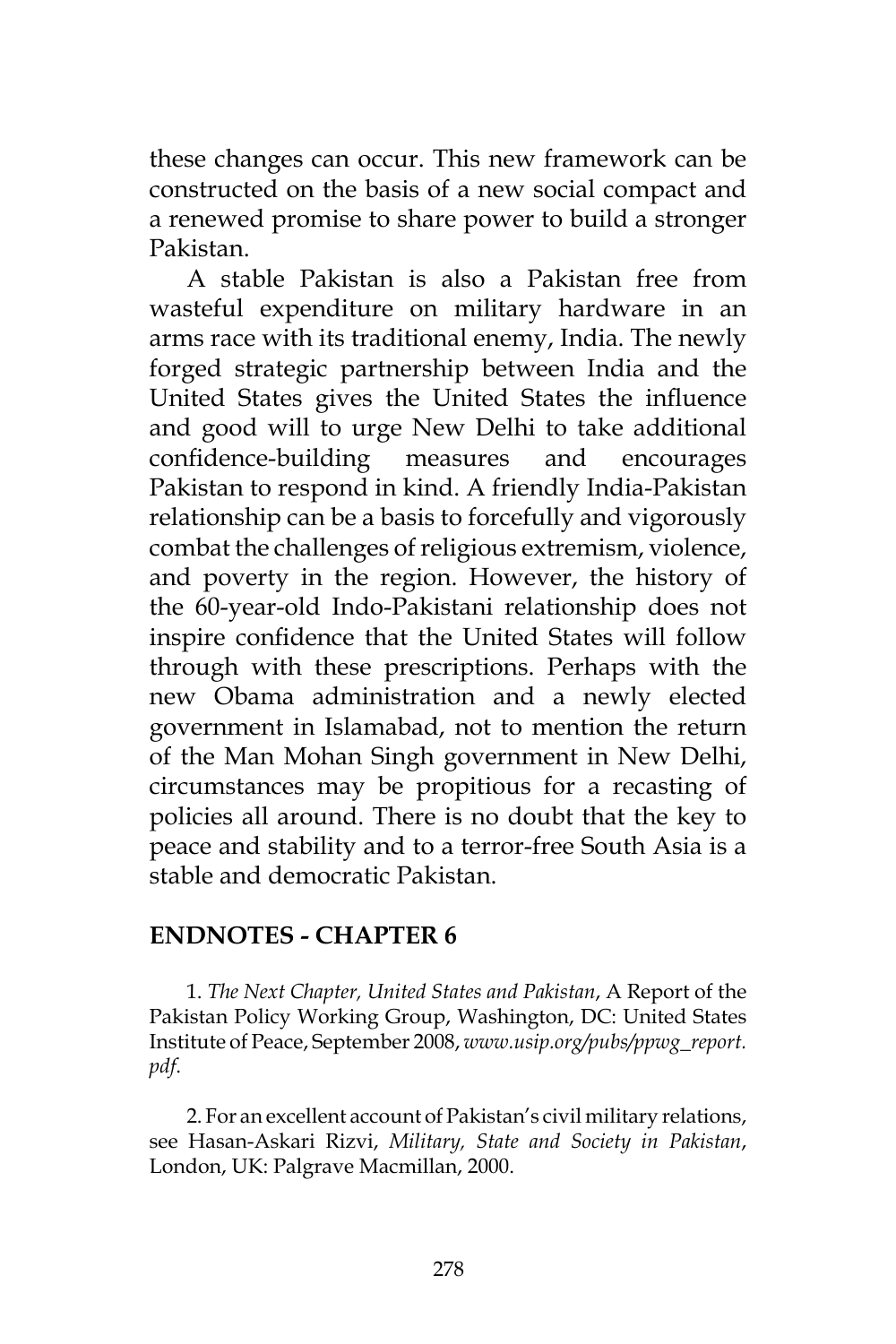3. For a brief discussion of these years, see Maya Chadda, *Building Democracy in South Asia*, Boulder, CO: Lynne Rienner, 2000, pp. 67-101.

4. Harsh Pant, ISN Security Watch, *Pakistan: Challenges After Musharraf*, August 22, 2008, available from *www.isn.ethz.ch/isn/ Current-Affairs/Security-Watch/Detail/?ots591=CAB359A3-9328- 19CC-A1D2-8023E646B22C&lng=en&id=90376*.

5. A leading expert on Pakistan imagines scenarios ranging from secular democracy to an Islamic regime along the lines of Iran in Pakistan. See Stephen Cohen, *The Idea of Pakistan*, Washington, DC: Brookings, 2004, pp. 267-301.

6. Daniel Markey, "*Securing Pakistan's Tribal Belt*," Council on Foreign Relations report No. 36, August 2008, available from *https://secure.www.cfr.org/content/publications/attachments/Pakistan\_ CSR36.pdf*.

7. Cohen, p. 205.

8. The recent experiment at nation- and state-building in the newly created Bosnia-Herzogovina, itself a fragment of the previous Yugoslavia, underscores the error of dispersing power too widely at the outset.

9. Katherine Adeney, *Federalism and Ethnic Conflict Regulation in India and Pakistan*, New York: Palgrave Macmillan, 2006, p. 141.

10. For a brief discussion, see Chadda, *Building Democracy in South Asia*, pp. 24-30; also see Yogendra Malik, Charles Kennedy, Robert Oberst, Ashok Kapur, Mahendra Lawoti, Syedur Rahman, eds., *Government and Politics in South Asia*, Boulder, CO: Westview Press, 2009, p. 162.

11. Mansoor Akbar Kundi and Arbab Jahangir, "Federalism in Pakistan: Issues and Adjustments," *www.cdrb.org/journal/2002/3/2. pdf*; also see Mansoor Akbar Kundi, "Federalism/Demarcation of Roles for Units in Pakistan," *Asian and African Studies*, 2002, available from *www.cdrb.org/journal/2002/3/2.pdf*.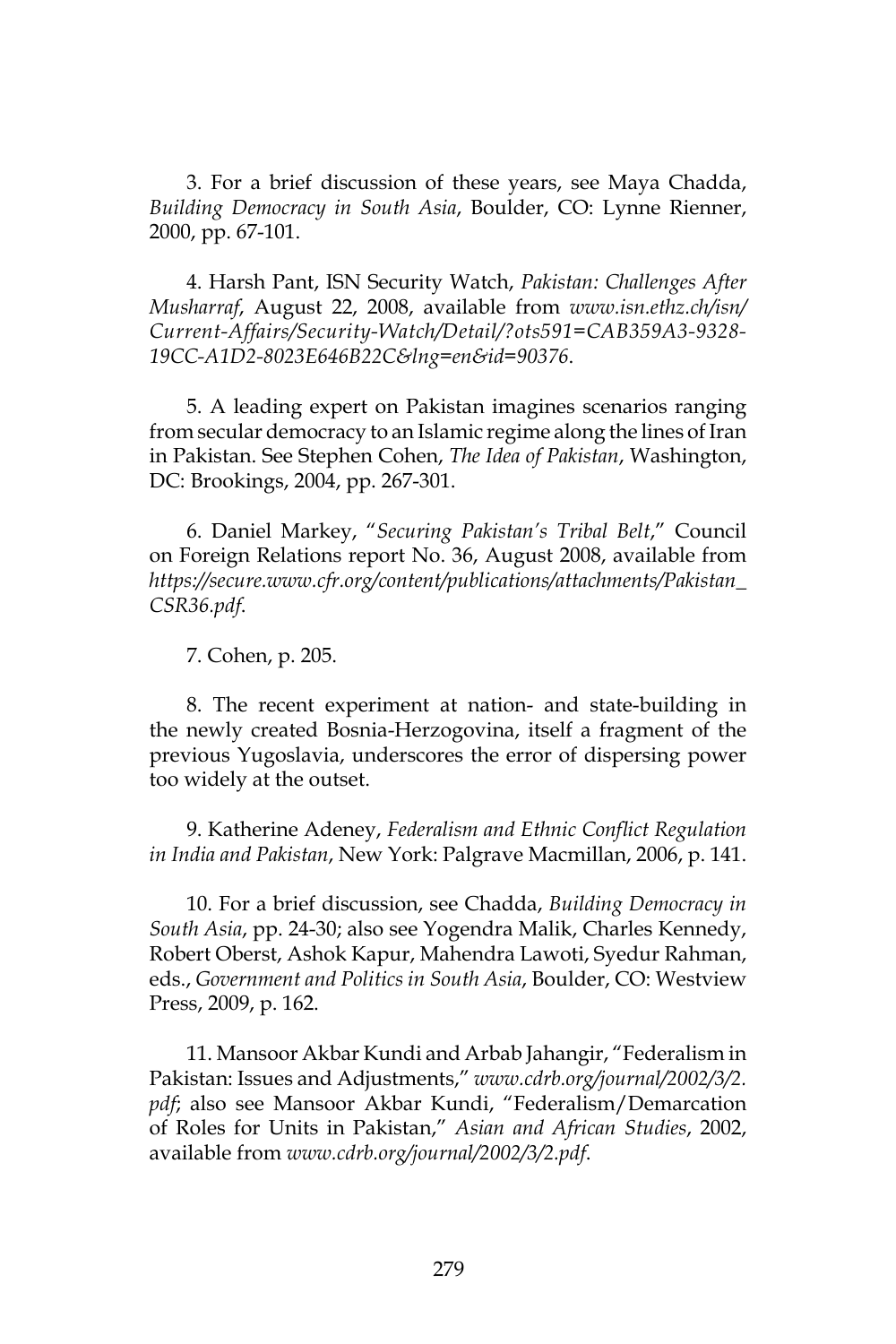12. International Crisis Group, Asia Report, No. 40, *Pakistan: Transition to Democracy*, October 3, 2002, p. 7.

13. *Ibid*.

14. *Ibid*., p.4-5

15. For both quotations, see *Ibid*.,

16. Theodore P. Wright, Jr., "Center-Periphery Relations and Ethnic Conflict in Pakistan: Sindhis, Muhajirs, and punjabis," *Comparative Politics*, Vol. 23, No. 3, April 1991, pp. 301-302.

17. *Ibid*., p. 302.

18. *Ibid*. As Wright observed, "In the Ayub Khan era, as noted above, the government made considerable land grants to retired army officers and civil servants, both disproportionately Punjabi, which further exacerbated the conflict, especially if the new landholders were absentees. These settlers were among the first to be attacked in the riots which preceded Ayub's downfall."

19. For both quotations, see Lawrence Ziring cited in Wright, "Center-Periphery Relations," p. 303.

20. "The Exit of Chief Minister," *Dawn Overseas Weekly*, April 14, 1988.

21. Wright, p. 307.

22. Vikhar Ahmed Sayeed, "Muhajirs of Pakistan," *One World South Asia*, August 13, 2008, available from *southasia.oneworld.net/ opinioncomment/the-muhajirs-of-pakistan*.

23. Rajat Ganguly, *Kin State Intervention in Ethnic Conflict: Lessons from South Asia*, New Delhi, India: Sage Publications, 1998, pp. 135-136.

24. *Ibid*., p. 137.

25. Adeel Khan, *Politics of Identity: Ethnic Nationalism and the State in Pakistan*, "New Delhi, India: Sage Publications, 2005, pp. 83-109.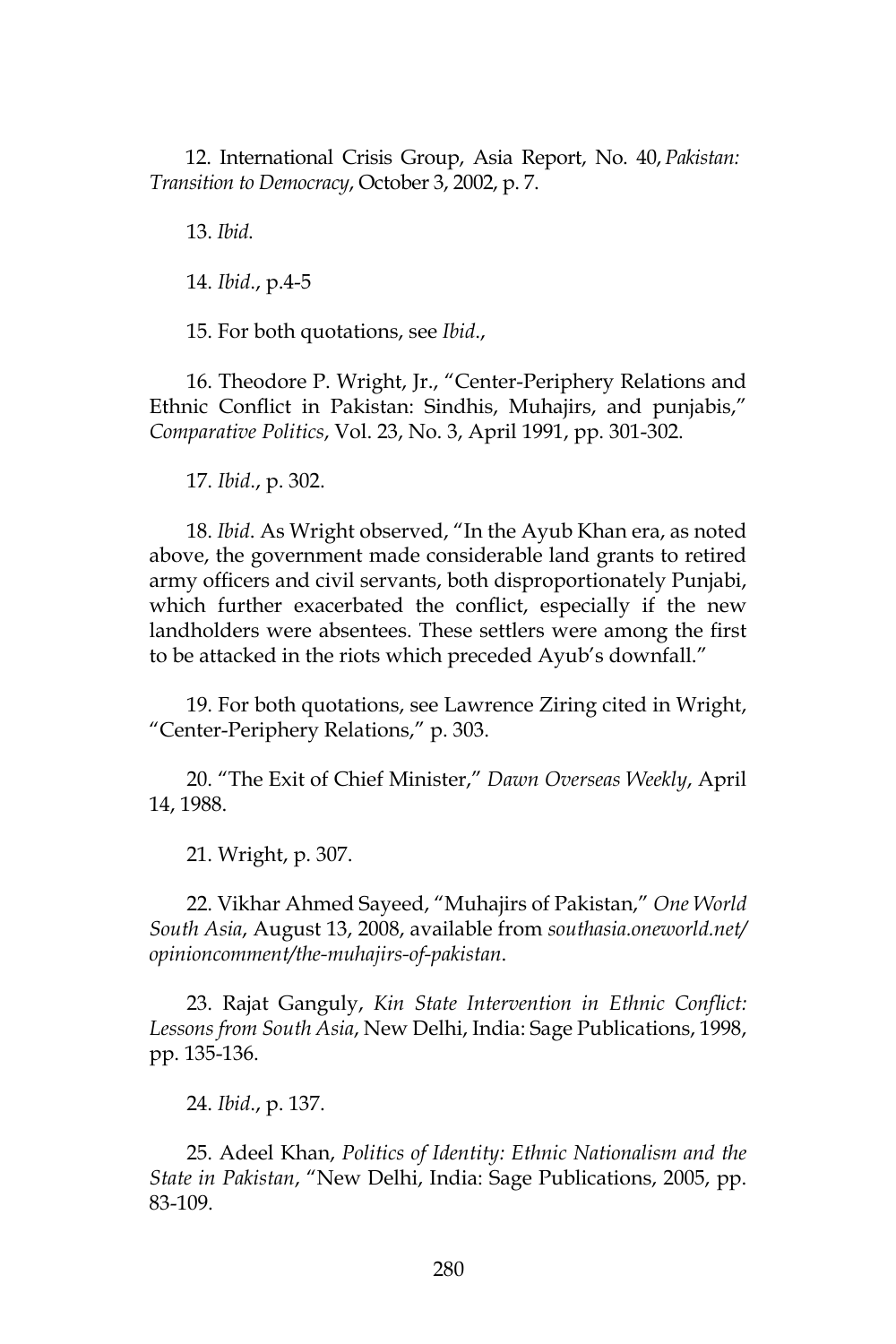26. P. L. Bhola, "Afridi-Shinwari Revolt in Khyber: Nature, Form, and Intensity," cited in Ganguly, p. 177, note 32.

27. Ganguly, p. 187.

28. Khan, p. 101.

29. There has been a steady stream of bomb and rocket attacks on gas pipelines, railway tracks, power transmission lines, bridges, and communications infrastructure, as well as on military establishments and governmental facilities. Even as the Musharraf government claimed relative success in Balochistan, the more insidious problem of Islamist extremism generated undeniable pressures to respond militarily in NWFP.

30. Christine Fair, Steve Kull, and Clay Ramsey, "Pakistani Public Opinion on Democracy, Islamic Militancy and Relations with the US," A Joint Study by World Public Opinion and the United States Institute for Peace, Washington, DC, February 2008, available from *www.usip.org/pubs/working\_papers/wp7\_pakistan. pdf*.

31. The TNSM, one of the five outfits proscribed by Musharraf on January 12, 2002, was formed in 1992 with the objective of a militant enforcement of *Sharia*. Ideologically, it is committed to transforming Pakistan into a Taliban-style state. The TNSM operates primarily in the tribal belt, such as Swat and the adjoining districts of the NWFP. Although well established in the NWFP, the TNSM has had only limited success in expanding its activities beyond the tribal areas. It has substantial support in Malakand and Bajaur in the FATA, and includes activists who have fought in Afghanistan at some time during the past 25 years.

32. Kanchan Laxman, "Afflicted Power," *South Asia Intelligence Review, Weekly Review*, Vol. 7, No. 49, June 15, 2009.

33. Seth G. Jones, "Counterinsurgency in Afghanistan," Rand Counterinsurgency Study, Vol. 4, available from *www.rand.org/ pubs/monographs/2008/RAND\_MG595.pdf*.